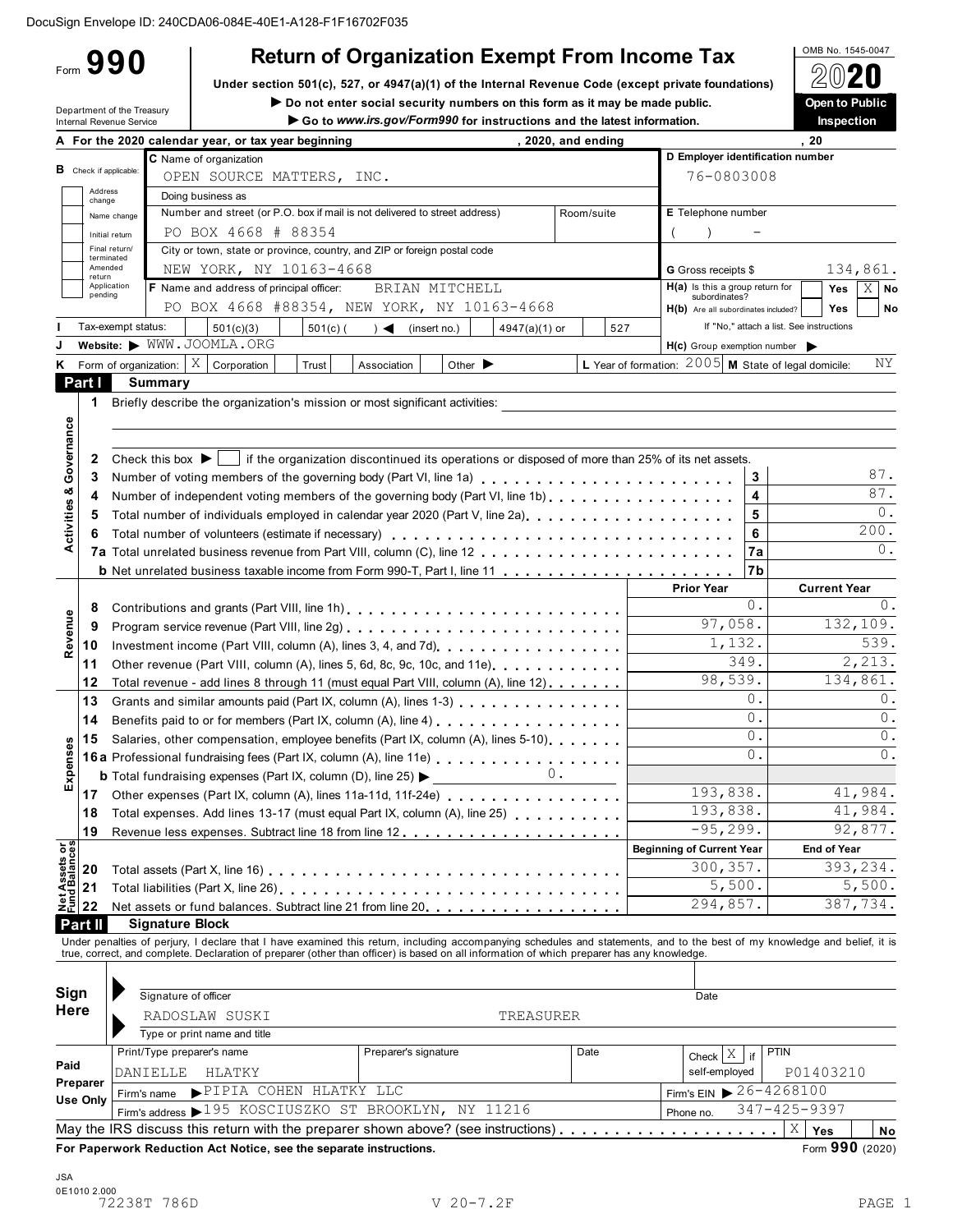|              | Form 990 (2020)                                                                                                                |                                                                                                                                                                                                                                                                    |                         | Page 2                                                       |
|--------------|--------------------------------------------------------------------------------------------------------------------------------|--------------------------------------------------------------------------------------------------------------------------------------------------------------------------------------------------------------------------------------------------------------------|-------------------------|--------------------------------------------------------------|
| Part III     | <b>Statement of Program Service Accomplishments</b>                                                                            |                                                                                                                                                                                                                                                                    |                         |                                                              |
|              | 1 Briefly describe the organization's mission:<br>ATTACHMENT 1                                                                 |                                                                                                                                                                                                                                                                    |                         |                                                              |
|              | If "Yes," describe these new services on Schedule O.                                                                           | Did the organization undertake any significant program services during the year which were not listed on the<br>Did the organization cease conducting, or make significant changes in how it conducts, any program                                                 |                         | $X \mid No$<br><b>Yes</b><br>$\overline{X}$ No<br><b>Yes</b> |
|              | If "Yes," describe these changes on Schedule O.<br>the total expenses, and revenue, if any, for each program service reported. | 4 Describe the organization's program service accomplishments for each of its three largest program services, as measured by<br>expenses. Section $501(c)(3)$ and $501(c)(4)$ organizations are required to report the amount of grants and allocations to others, |                         |                                                              |
| 4a (Code:    | ) (Expenses \$                                                                                                                 | including grants of \$                                                                                                                                                                                                                                             | $($ Revenue \$ $5,475.$ |                                                              |
|              |                                                                                                                                | ACCESS TO AND TRAINING IN OPEN SOURCE WEB BASED CONTENT MANAGEMENT                                                                                                                                                                                                 |                         |                                                              |
|              | SYSTEM WHICH IS FREE AND AVAILABLE TO ANYONE                                                                                   |                                                                                                                                                                                                                                                                    |                         |                                                              |
|              |                                                                                                                                | 4b (Code: ) (Expenses \$ including grants of \$ ) (Revenue \$                                                                                                                                                                                                      |                         |                                                              |
|              |                                                                                                                                |                                                                                                                                                                                                                                                                    |                         |                                                              |
|              |                                                                                                                                | 4c (Code: ) (Expenses \$ including grants of \$ ) (Revenue \$                                                                                                                                                                                                      |                         |                                                              |
|              |                                                                                                                                |                                                                                                                                                                                                                                                                    |                         |                                                              |
|              | 4d Other program services (Describe on Schedule O.)                                                                            | ) (Revenue \$                                                                                                                                                                                                                                                      |                         |                                                              |
| (Expenses \$ | including grants of \$                                                                                                         |                                                                                                                                                                                                                                                                    |                         |                                                              |
| <b>JSA</b>   | 4e Total program service expenses >                                                                                            |                                                                                                                                                                                                                                                                    |                         | Form 990 (2020)                                              |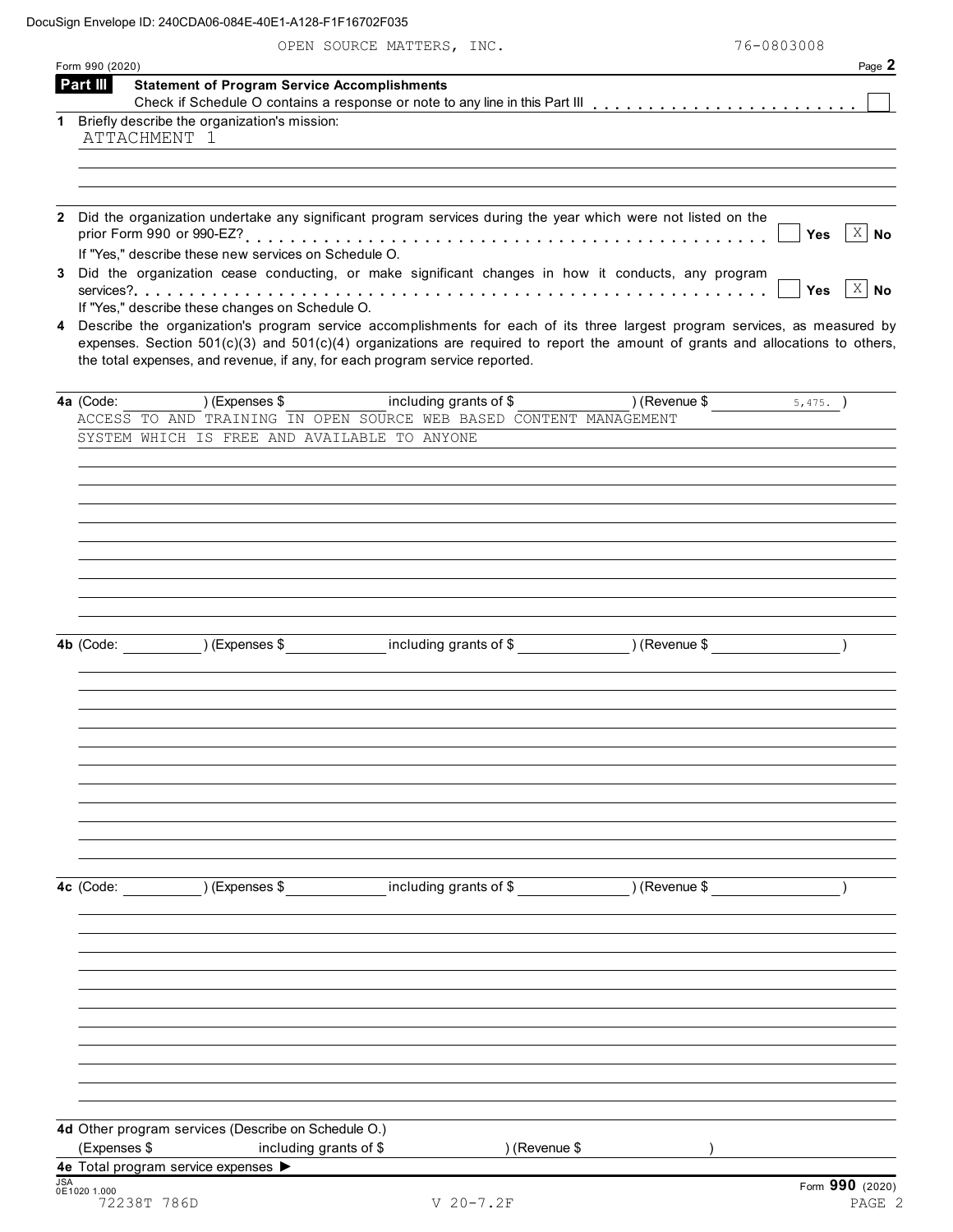|              |                                                                                                                           |                 | Yes | No |
|--------------|---------------------------------------------------------------------------------------------------------------------------|-----------------|-----|----|
| 1            | Is the organization described in section $501(c)(3)$ or $4947(a)(1)$ (other than a private foundation)? If "Yes,"         |                 |     |    |
|              |                                                                                                                           | 1               |     |    |
| $\mathbf{2}$ | Is the organization required to complete Schedule B, Schedule of Contributors See instructions?                           | $\overline{2}$  |     |    |
| 3            | Did the organization engage in direct or indirect political campaign activities on behalf of or in opposition to          |                 |     |    |
|              |                                                                                                                           | 3               |     |    |
| 4            | Section 501(c)(3) organizations. Did the organization engage in lobbying activities, or have a section 501(h)             |                 |     |    |
|              |                                                                                                                           | 4               |     |    |
| 5            | Is the organization a section $501(c)(4)$ , $501(c)(5)$ , or $501(c)(6)$ organization that receives membership dues,      |                 |     |    |
|              | assessments, or similar amounts as defined in Revenue Procedure 98-19? If "Yes," complete Schedule C, Part III            | 5               |     |    |
| 6            | Did the organization maintain any donor advised funds or any similar funds or accounts for which donors                   |                 |     |    |
|              | have the right to provide advice on the distribution or investment of amounts in such funds or accounts? If               |                 |     |    |
|              |                                                                                                                           |                 |     |    |
|              |                                                                                                                           | 6               |     |    |
| 7            | Did the organization receive or hold a conservation easement, including easements to preserve open space,                 |                 |     |    |
|              | the environment, historic land areas, or historic structures? If "Yes," complete Schedule D, Part II.                     | $\overline{7}$  |     |    |
| 8            | Did the organization maintain collections of works of art, historical treasures, or other similar assets? If "Yes,"       |                 |     |    |
|              |                                                                                                                           | 8               |     |    |
| 9            | Did the organization report an amount in Part X, line 21, for escrow or custodial account liability, serve as a           |                 |     |    |
|              | custodian for amounts not listed in Part X; or provide credit counseling, debt management, credit repair, or              |                 |     |    |
|              |                                                                                                                           | 9               |     |    |
| 10           | Did the organization, directly or through a related organization, hold assets in donor-restricted endowments              |                 |     |    |
|              |                                                                                                                           | 10              |     |    |
| 11           | If the organization's answer to any of the following questions is "Yes," then complete Schedule D, Parts VI,              |                 |     |    |
|              | VII, VIII, IX, or X as applicable.                                                                                        |                 |     |    |
|              | a Did the organization report an amount for land, buildings, and equipment in Part X, line 10? If "Yes,"                  |                 |     |    |
|              |                                                                                                                           | 11a             | Χ   |    |
|              | <b>b</b> Did the organization report an amount for investments-other securities in Part X, line 12, that is 5% or more    |                 |     |    |
|              | of its total assets reported in Part X, line 16? If "Yes," complete Schedule D, Part VII                                  | 11 <sub>b</sub> |     |    |
|              |                                                                                                                           |                 |     |    |
|              | c Did the organization report an amount for investments-program related in Part X, line 13, that is 5% or more            |                 |     |    |
|              | of its total assets reported in Part X, line 16? If "Yes," complete Schedule D, Part VIII                                 | 11c             |     |    |
|              | d Did the organization report an amount for other assets in Part X, line 15, that is 5% or more of its total assets       |                 |     |    |
|              |                                                                                                                           | 11d             |     |    |
|              | e Did the organization report an amount for other liabilities in Part X, line 25? If "Yes," complete Schedule D, Part X   | 11e             |     |    |
|              | f Did the organization's separate or consolidated financial statements for the tax year include a footnote that addresses |                 |     |    |
|              | the organization's liability for uncertain tax positions under FIN 48 (ASC 740)? If "Yes," complete Schedule D, Part X    | 11f             |     |    |
|              | 12a Did the organization obtain separate, independent audited financial statements for the tax year? If "Yes," complete   |                 |     |    |
|              |                                                                                                                           | 12a             |     |    |
|              | <b>b</b> Was the organization included in consolidated, independent audited financial statements for the tax year? If     |                 |     |    |
|              | "Yes," and if the organization answered "No" to line 12a, then completing Schedule D, Parts XI and XII is optional        | 12b             |     |    |
| 13           | Is the organization a school described in section $170(b)(1)(A)(ii)$ ? If "Yes," complete Schedule E.                     | 13              |     |    |
|              | 14a Did the organization maintain an office, employees, or agents outside of the United States?.                          | 14a             |     |    |
|              | <b>b</b> Did the organization have aggregate revenues or expenses of more than \$10,000 from grantmaking,                 |                 |     |    |
|              | fundraising, business, investment, and program service activities outside the United States, or aggregate                 |                 |     |    |
|              | foreign investments valued at \$100,000 or more? If "Yes," complete Schedule F, Parts I and IV                            | 14 <sub>b</sub> |     |    |
| 15           | Did the organization report on Part IX, column (A), line 3, more than \$5,000 of grants or other assistance to or         |                 |     |    |
|              |                                                                                                                           |                 |     |    |
|              |                                                                                                                           | 15              |     |    |
| 16           | Did the organization report on Part IX, column (A), line 3, more than \$5,000 of aggregate grants or other                |                 |     |    |
|              | assistance to or for foreign individuals? If "Yes," complete Schedule F, Parts III and IV                                 | 16              |     |    |
| 17           | Did the organization report a total of more than \$15,000 of expenses for professional fundraising services on            |                 |     |    |
|              | Part IX, column (A), lines 6 and 11e? If "Yes," complete Schedule G, Part I See instructions                              | 17              |     |    |
| 18           | Did the organization report more than \$15,000 total of fundraising event gross income and contributions on               |                 |     |    |
|              |                                                                                                                           | 18              |     |    |
| 19           | Did the organization report more than \$15,000 of gross income from gaming activities on Part VIII, line 9a?              |                 |     |    |
|              |                                                                                                                           | 19              |     |    |
|              | 20 a Did the organization operate one or more hospital facilities? If "Yes," complete Schedule H                          | 20a             |     |    |
|              | <b>b</b> If "Yes" to line 20a, did the organization attach a copy of its audited financial statements to this return?     | 20 <sub>b</sub> |     |    |
| 21           | Did the organization report more than \$5,000 of grants or other assistance to any domestic organization or               |                 |     |    |
|              | domestic government on Part IX, column (A), line 1? If "Yes," complete Schedule I, Parts I and II                         | 21              |     |    |
|              |                                                                                                                           |                 |     |    |

Form 990 (2020)<br>TAGE 3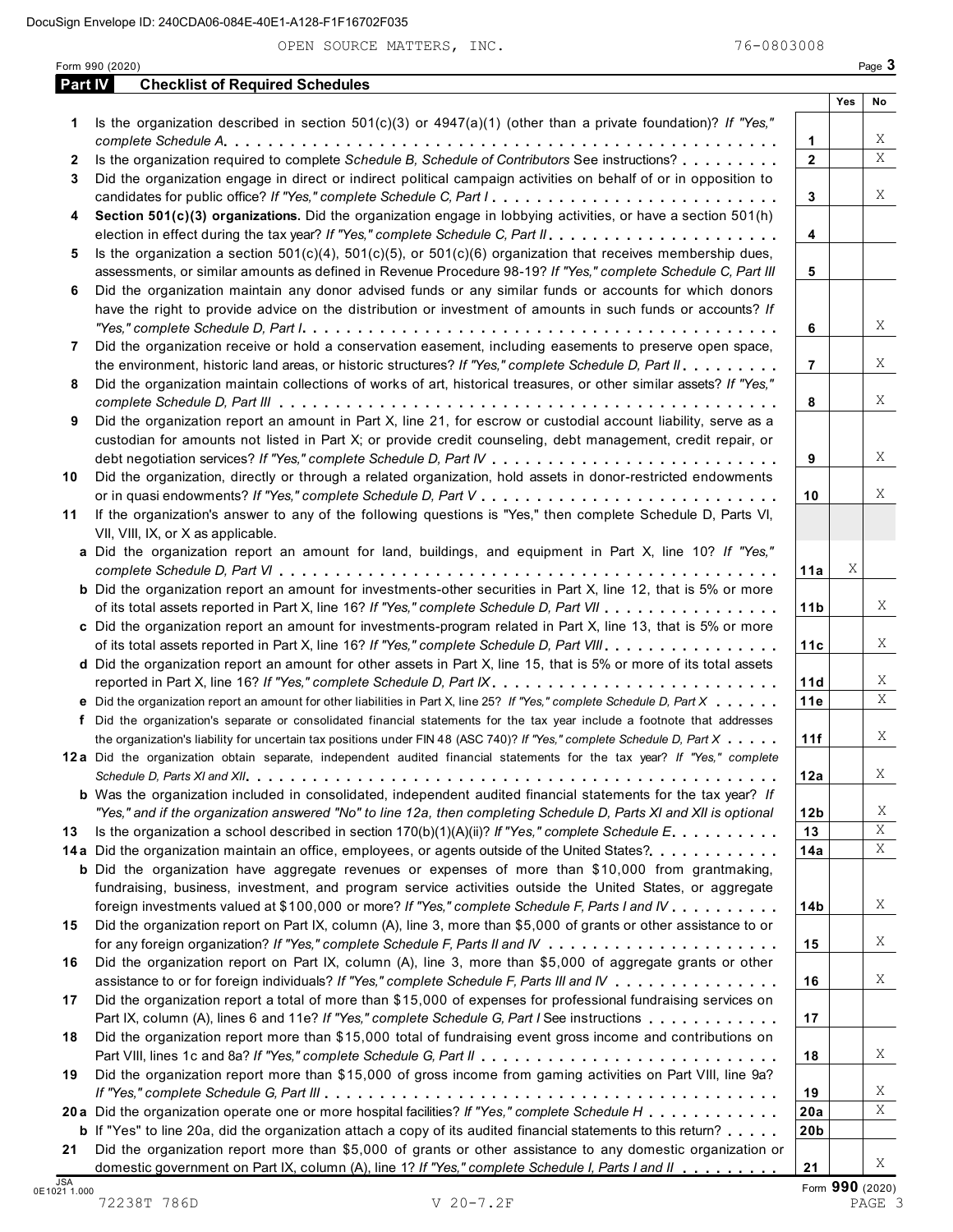Form <sup>990</sup> (2020) Page **4**

|               | <b>Part IV</b> Checklist of Required Schedules (continued)                                                                                                                                                              |                 |     |                 |
|---------------|-------------------------------------------------------------------------------------------------------------------------------------------------------------------------------------------------------------------------|-----------------|-----|-----------------|
|               |                                                                                                                                                                                                                         |                 | Yes | No              |
| 22            | Did the organization report more than \$5,000 of grants or other assistance to or for domestic individuals on                                                                                                           |                 |     |                 |
|               |                                                                                                                                                                                                                         | 22              |     | X               |
| 23            | Did the organization answer "Yes" to Part VII, Section A, line 3, 4, or 5 about compensation of the                                                                                                                     |                 |     |                 |
|               | organization's current and former officers, directors, trustees, key employees, and highest compensated                                                                                                                 |                 |     | Χ               |
|               | 24a Did the organization have a tax-exempt bond issue with an outstanding principal amount of more than                                                                                                                 | 23              |     |                 |
|               | \$100,000 as of the last day of the year, that was issued after December 31, 2002? If "Yes," answer lines 24b                                                                                                           |                 |     |                 |
|               |                                                                                                                                                                                                                         | 24a             |     | X               |
|               | <b>b</b> Did the organization invest any proceeds of tax-exempt bonds beyond a temporary period exception?                                                                                                              | 24 <sub>b</sub> |     |                 |
|               | c Did the organization maintain an escrow account other than a refunding escrow at any time during the year                                                                                                             |                 |     |                 |
|               |                                                                                                                                                                                                                         | 24c             |     |                 |
|               | <b>d</b> Did the organization act as an "on behalf of" issuer for bonds outstanding at any time during the year?                                                                                                        | 24d             |     |                 |
|               | 25a Section 501(c)(3), 501(c)(4), and 501(c)(29) organizations. Did the organization engage in an excess benefit                                                                                                        |                 |     |                 |
|               | transaction with a disqualified person during the year? If "Yes," complete Schedule L, Part I.                                                                                                                          | 25a             |     | Χ               |
|               | <b>b</b> Is the organization aware that it engaged in an excess benefit transaction with a disqualified person in a prior                                                                                               |                 |     |                 |
|               | year, and that the transaction has not been reported on any of the organization's prior Forms 990 or 990-EZ?                                                                                                            |                 |     |                 |
|               |                                                                                                                                                                                                                         | 25 <sub>b</sub> |     |                 |
| 26            | Did the organization report any amount on Part X, line 5 or 22, for receivables from or payables to any current                                                                                                         |                 |     |                 |
|               | or former officer, director, trustee, key employee, creator or founder, substantial contributor, or 35%                                                                                                                 |                 |     |                 |
|               | controlled entity or family member of any of these persons? If "Yes," complete Schedule L, Part II.                                                                                                                     | 26              |     | Χ               |
| 27            | Did the organization provide a grant or other assistance to any current or former officer, director, trustee, key                                                                                                       |                 |     |                 |
|               | employee, creator or founder, substantial contributor or employee thereof, a grant selection committee                                                                                                                  |                 |     |                 |
|               | member, or to a 35% controlled entity (including an employee thereof) or family member of any of these                                                                                                                  |                 |     |                 |
|               |                                                                                                                                                                                                                         | 27              |     | Χ               |
| 28            | Was the organization a party to a business transaction with one of the following parties (see Schedule L,                                                                                                               |                 |     |                 |
|               | Part IV instructions, for applicable filing thresholds, conditions, and exceptions):                                                                                                                                    |                 |     |                 |
|               | a A current or former officer, director, trustee, key employee, creator or founder, or substantial contributor? If                                                                                                      |                 |     |                 |
|               |                                                                                                                                                                                                                         | 28a             |     | Χ               |
|               | <b>b</b> A family member of any individual described in line 28a? If "Yes," complete Schedule L, Part IV                                                                                                                | 28 <sub>b</sub> |     | X               |
|               | c A 35% controlled entity of one or more individuals and/or organizations described in lines 28a or 28b? If                                                                                                             |                 |     | Χ               |
|               | Did the organization receive more than \$25,000 in non-cash contributions? If "Yes," complete Schedule M $\ldots$                                                                                                       | 28c             |     | X               |
| 29            | Did the organization receive contributions of art, historical treasures, or other similar assets, or qualified                                                                                                          | 29              |     |                 |
| 30            |                                                                                                                                                                                                                         | 30              |     | X               |
| 31            | Did the organization liquidate, terminate, or dissolve and cease operations? If "Yes," complete Schedule N, Part I                                                                                                      | 31              |     | $\overline{X}$  |
| 32            | Did the organization sell, exchange, dispose of, or transfer more than 25% of its net assets? If "Yes,"                                                                                                                 |                 |     |                 |
|               |                                                                                                                                                                                                                         | 32              |     | X               |
| 33            | Did the organization own 100% of an entity disregarded as separate from the organization under Regulations                                                                                                              |                 |     |                 |
|               | sections 301.7701-2 and 301.7701-3? If "Yes," complete Schedule R, Part /                                                                                                                                               | 33              |     | X               |
| 34            | Was the organization related to any tax-exempt or taxable entity? If "Yes," complete Schedule R, Part II, III,                                                                                                          |                 |     |                 |
|               |                                                                                                                                                                                                                         | 34              |     | X               |
|               | 35a Did the organization have a controlled entity within the meaning of section 512(b)(13)?                                                                                                                             | 35a             |     | X               |
|               | <b>b</b> If "Yes" to line 35a, did the organization receive any payment from or engage in any transaction with a                                                                                                        |                 |     |                 |
|               | controlled entity within the meaning of section 512(b)(13)? If "Yes," complete Schedule R, Part V, line 2                                                                                                               | 35 <sub>b</sub> |     |                 |
| 36            | Section 501(c)(3) organizations. Did the organization make any transfers to an exempt non-charitable                                                                                                                    |                 |     |                 |
|               |                                                                                                                                                                                                                         | 36              |     |                 |
| 37            | Did the organization conduct more than 5% of its activities through an entity that is not a related organization                                                                                                        |                 |     |                 |
|               | and that is treated as a partnership for federal income tax purposes? If "Yes," complete Schedule R, Part VI                                                                                                            | 37              |     | X               |
| 38            | Did the organization complete Schedule O and provide explanations in Schedule O for Part VI, lines 11b and                                                                                                              |                 |     |                 |
|               | 19? Note: All Form 990 filers are required to complete Schedule O.                                                                                                                                                      | 38              |     | X               |
| <b>Part V</b> | <b>Statements Regarding Other IRS Filings and Tax Compliance</b>                                                                                                                                                        |                 |     |                 |
|               | Check if Schedule O contains a response or note to any line in this Part V                                                                                                                                              |                 | Yes | No              |
|               | $0$ .                                                                                                                                                                                                                   |                 |     |                 |
|               | 1a Enter the number reported in Box 3 of Form 1096. Enter -0- if not applicable $\dots \dots \dots$<br>0.<br><b>b</b> Enter the number of Forms W-2G included in line 1a. Enter -0- if not applicable $\ldots \ldots$ , |                 |     |                 |
|               | c Did the organization comply with backup withholding rules for reportable payments to vendors and                                                                                                                      |                 |     |                 |
|               |                                                                                                                                                                                                                         | 1c              |     |                 |
| <b>JSA</b>    |                                                                                                                                                                                                                         |                 |     | Form 990 (2020) |
| 0E1030 1.000  | 72238T 786D<br>$V 20 - 7.2F$                                                                                                                                                                                            |                 |     | PAGE 4          |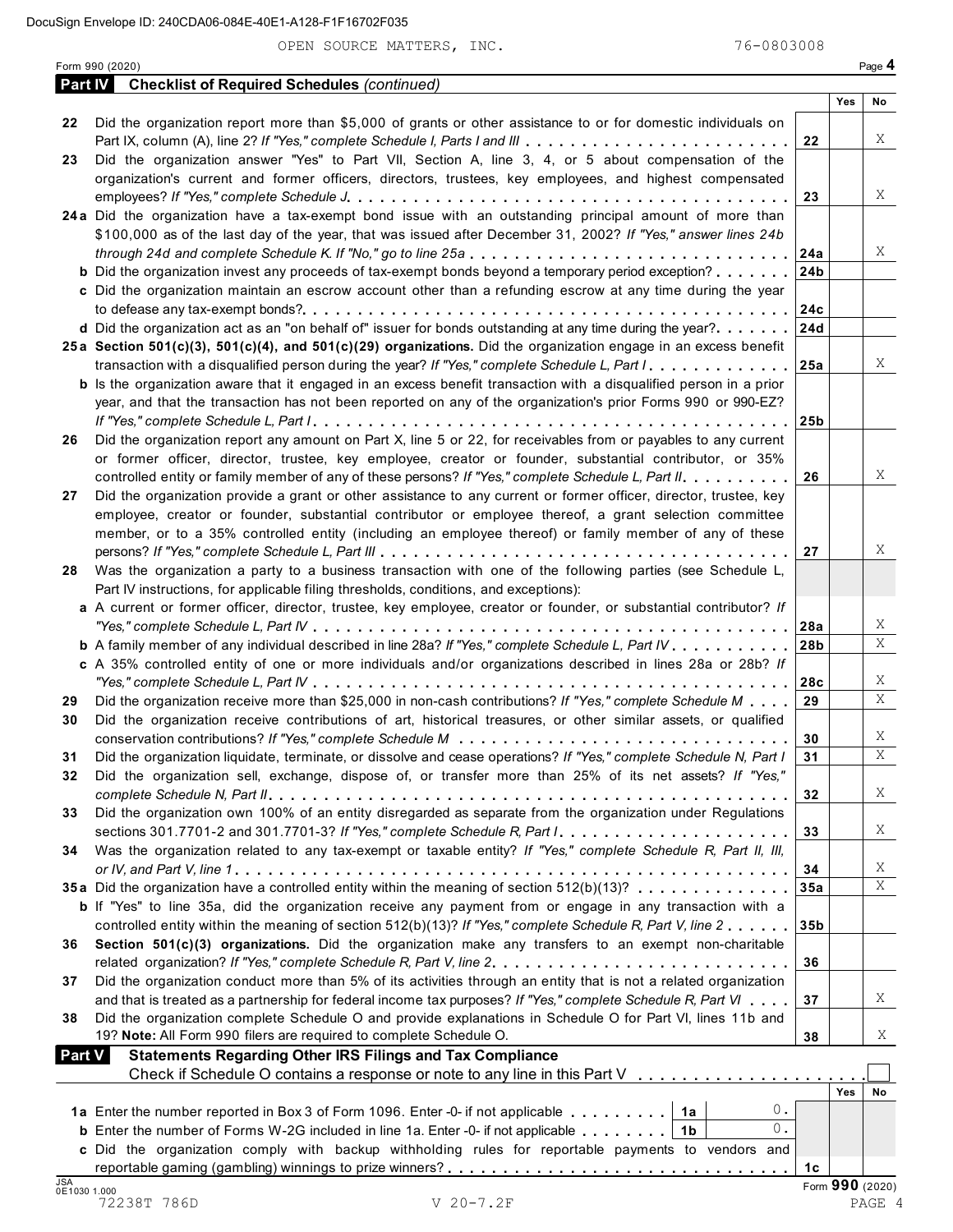OPEN SOURCE MATTERS, INC. 76-0803008

|     | Form 990 (2020)                                                                                                                      |     |     | Page 5 |
|-----|--------------------------------------------------------------------------------------------------------------------------------------|-----|-----|--------|
|     | <b>Part V</b><br>Statements Regarding Other IRS Filings and Tax Compliance (continued)                                               |     |     |        |
|     |                                                                                                                                      |     | Yes | No     |
|     | 2a Enter the number of employees reported on Form W-3, Transmittal of Wage and Tax                                                   |     |     |        |
|     | 0.<br>2a<br>Statements, filed for the calendar year ending with or within the year covered by this return.                           |     |     |        |
|     | <b>b</b> If at least one is reported on line 2a, did the organization file all required federal employment tax returns?              | 2b  |     |        |
|     | Note: If the sum of lines 1a and 2a is greater than 250, you may be required to e-file (see instructions)                            |     |     |        |
|     | 3a Did the organization have unrelated business gross income of \$1,000 or more during the year?                                     | 3a  |     | Χ      |
|     | <b>b</b> If "Yes," has it filed a Form 990-T for this year? If "No" to line 3b, provide an explanation on Schedule O                 | 3b  |     |        |
|     | 4a At any time during the calendar year, did the organization have an interest in, or a signature or other authority over,           |     |     |        |
|     | a financial account in a foreign country (such as a bank account, securities account, or other financial account)?                   | 4a  |     | Χ      |
|     | <b>b</b> If "Yes," enter the name of the foreign country $\blacktriangleright$                                                       |     |     |        |
|     | See instructions for filing requirements for FinCEN Form 114, Report of Foreign Bank and Financial Accounts (FBAR).                  |     |     |        |
|     | 5a Was the organization a party to a prohibited tax shelter transaction at any time during the tax year?                             | 5а  |     | Χ      |
|     | <b>b</b> Did any taxable party notify the organization that it was or is a party to a prohibited tax shelter transaction?            | 5b  |     | X      |
|     |                                                                                                                                      | 5с  |     |        |
|     | 6a Does the organization have annual gross receipts that are normally greater than \$100,000, and did the                            |     |     |        |
|     | organization solicit any contributions that were not tax deductible as charitable contributions?                                     | 6a  |     | Χ      |
|     | <b>b</b> If "Yes," did the organization include with every solicitation an express statement that such contributions or              |     |     |        |
|     |                                                                                                                                      | 6b  |     |        |
| 7   | Organizations that may receive deductible contributions under section 170(c).                                                        |     |     |        |
|     | a Did the organization receive a payment in excess of \$75 made partly as a contribution and partly for goods                        |     |     |        |
|     |                                                                                                                                      | 7а  |     |        |
|     | <b>b</b> If "Yes," did the organization notify the donor of the value of the goods or services provided?                             | 7b  |     |        |
|     | c Did the organization sell, exchange, or otherwise dispose of tangible personal property for which it was                           |     |     |        |
|     |                                                                                                                                      | 7с  |     |        |
|     | 7d<br>d If "Yes," indicate the number of Forms 8282 filed during the year                                                            |     |     |        |
|     | e Did the organization receive any funds, directly or indirectly, to pay premiums on a personal benefit contract?                    | 7е  |     |        |
|     | f Did the organization, during the year, pay premiums, directly or indirectly, on a personal benefit contract?                       | 7f  |     |        |
|     | If the organization received a contribution of qualified intellectual property, did the organization file Form 8899 as required?     | 7g  |     |        |
|     | h If the organization received a contribution of cars, boats, airplanes, or other vehicles, did the organization file a Form 1098-C? | 7h  |     |        |
| 8   | Sponsoring organizations maintaining donor advised funds. Did a donor advised fund maintained by the                                 |     |     |        |
|     | sponsoring organization have excess business holdings at any time during the year?                                                   | 8   |     |        |
| 9   | Sponsoring organizations maintaining donor advised funds.                                                                            |     |     |        |
|     | a Did the sponsoring organization make any taxable distributions under section 4966?                                                 | 9а  |     | Χ      |
|     | <b>b</b> Did the sponsoring organization make a distribution to a donor, donor advisor, or related person?                           | 9b  |     | X      |
|     | 10 Section 501(c)(7) organizations. Enter:                                                                                           |     |     |        |
|     | 10a <br>a Initiation fees and capital contributions included on Part VIII, line 12                                                   |     |     |        |
|     | 10 <sub>b</sub><br><b>b</b> Gross receipts, included on Form 990, Part VIII, line 12, for public use of club facilities              |     |     |        |
| 11  | Section 501(c)(12) organizations. Enter:                                                                                             |     |     |        |
|     | 11a                                                                                                                                  |     |     |        |
|     | b Gross income from other sources (Do not net amounts due or paid to other sources                                                   |     |     |        |
|     | 11 <sub>b</sub>                                                                                                                      |     |     |        |
|     | 12a Section 4947(a)(1) non-exempt charitable trusts. Is the organization filing Form 990 in lieu of Form 1041?                       | 12a |     |        |
|     | 12b<br><b>b</b> If "Yes," enter the amount of tax-exempt interest received or accrued during the year                                |     |     |        |
| 13. | Section 501(c)(29) qualified nonprofit health insurance issuers.                                                                     |     |     |        |
|     | a Is the organization licensed to issue qualified health plans in more than one state?                                               | 13a |     |        |
|     | Note: See the instructions for additional information the organization must report on Schedule O.                                    |     |     |        |
|     | <b>b</b> Enter the amount of reserves the organization is required to maintain by the states in which                                |     |     |        |
|     | 13b                                                                                                                                  |     |     |        |
|     | 13c                                                                                                                                  |     |     |        |
|     | 14a Did the organization receive any payments for indoor tanning services during the tax year?                                       | 14a |     | X      |
|     | <b>b</b> If "Yes," has it filed a Form 720 to report these payments? If "No," provide an explanation on Schedule O $\cdots$          | 14b |     |        |
| 15  | Is the organization subject to the section 4960 tax on payment(s) of more than \$1,000,000 in remuneration or                        |     |     |        |
|     |                                                                                                                                      | 15  |     |        |
|     | If "Yes," see instructions and file Form 4720, Schedule N.                                                                           |     |     |        |
| 16  | Is the organization an educational institution subject to the section 4968 excise tax on net investment income?                      | 16  |     |        |
|     | If "Yes," complete Form 4720, Schedule O.                                                                                            |     |     |        |

Form **990** (2020)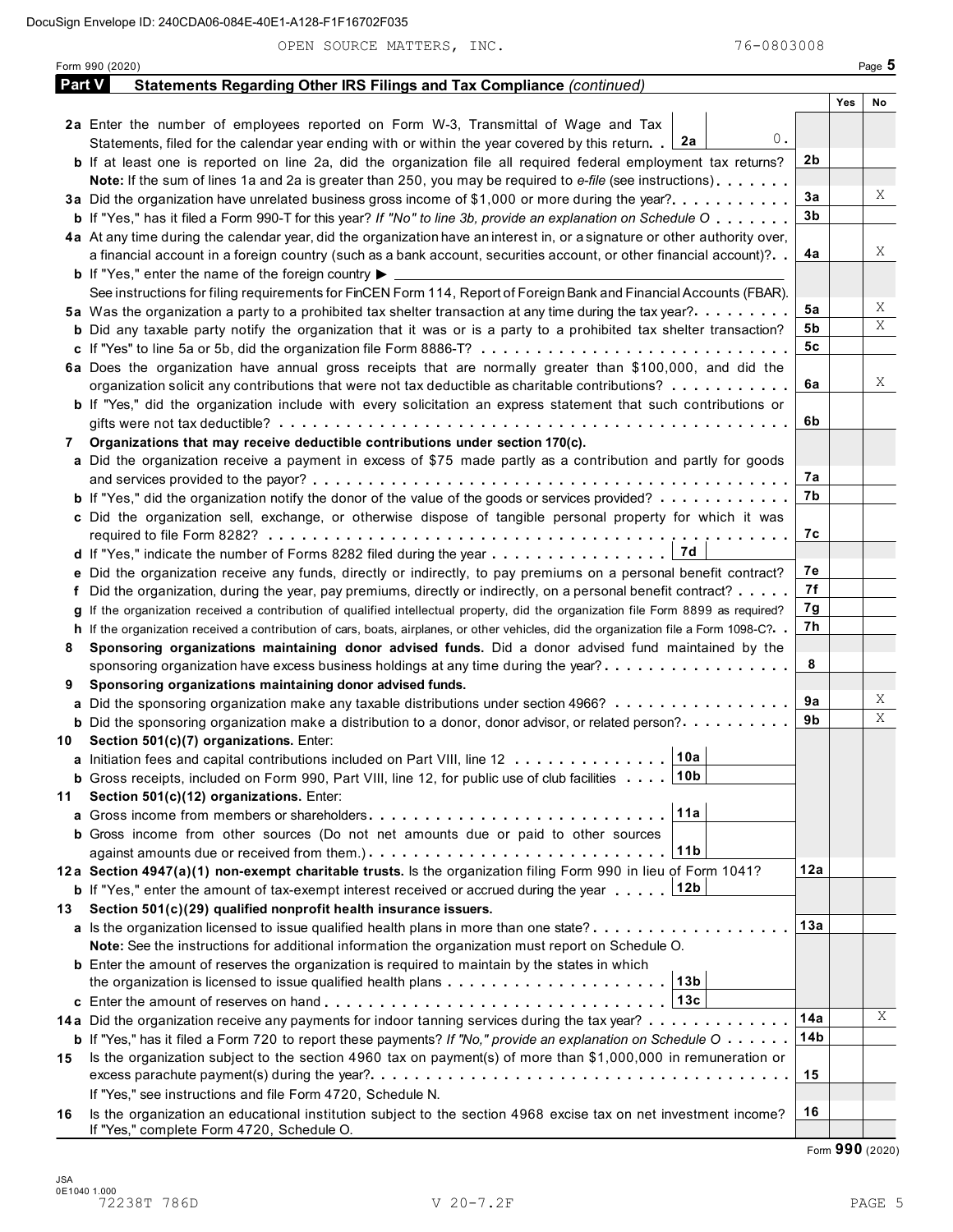|         | OPEN SOURCE MATTERS, INC.<br>Form 990 (2020)                                                                                                                                                        | 76-0803008 |                 |     | Page $6$    |
|---------|-----------------------------------------------------------------------------------------------------------------------------------------------------------------------------------------------------|------------|-----------------|-----|-------------|
| Part VI | Governance, Management, and Disclosure For each "Yes" response to lines 2 through 7b below, and for a "No"                                                                                          |            |                 |     |             |
|         | response to line 8a, 8b, or 10b below, describe the circumstances, processes, or changes on Schedule O. See instructions.                                                                           |            |                 |     |             |
|         |                                                                                                                                                                                                     |            |                 |     | X           |
|         | <b>Section A. Governing Body and Management</b>                                                                                                                                                     |            |                 |     |             |
|         |                                                                                                                                                                                                     |            |                 | Yes | No          |
|         | 1a<br>1a Enter the number of voting members of the governing body at the end of the tax year                                                                                                        | 87         |                 |     |             |
|         | If there are material differences in voting rights among members of the governing body, or                                                                                                          |            |                 |     |             |
|         | if the governing body delegated broad authority to an executive committee or similar                                                                                                                |            |                 |     |             |
| b       | committée, explain on Schedule O.<br>1 <sub>b</sub><br>Enter the number of voting members included on line 1a, above, who are independent $\dots$ .                                                 | 87         |                 |     |             |
| 2       | Did any officer, director, trustee, or key employee have a family relationship or a business relationship with                                                                                      |            |                 |     |             |
|         | any other officer, director, trustee, or key employee?. $\dots \dots \dots \dots \dots \dots \dots \dots \dots \dots \dots \dots \dots \dots \dots$                                                 |            | 2               |     | Χ           |
| 3       | Did the organization delegate control over management duties customarily performed by or under the direct                                                                                           |            |                 |     |             |
|         | supervision of officers, directors, trustees, or key employees to a management company or other person?                                                                                             |            | 3               |     | Χ           |
| 4       | Did the organization make any significant changes to its governing documents since the prior Form 990 was filed?.                                                                                   |            | 4               |     | Χ           |
| 5       | Did the organization become aware during the year of a significant diversion of the organization's assets?                                                                                          |            | 5               |     | Χ           |
| 6       |                                                                                                                                                                                                     |            | 6               |     | $\mathbf X$ |
| 7a      | Did the organization have members, stockholders, or other persons who had the power to elect or appoint                                                                                             |            |                 |     |             |
|         |                                                                                                                                                                                                     |            | 7a              |     | Χ           |
|         | <b>b</b> Are any governance decisions of the organization reserved to (or subject to approval by) members,                                                                                          |            |                 |     |             |
|         |                                                                                                                                                                                                     |            | 7b              |     | Χ           |
|         | Did the organization contemporaneously document the meetings held or written actions undertaken during                                                                                              |            |                 |     |             |
| 8       |                                                                                                                                                                                                     |            |                 |     |             |
|         | the year by the following:                                                                                                                                                                          |            | 8а              | Χ   |             |
| а<br>b  |                                                                                                                                                                                                     |            | 8b              |     | Χ           |
| 9       | Is there any officer, director, trustee, or key employee listed in Part VII, Section A, who cannot be reached at                                                                                    |            |                 |     |             |
|         | the organization's mailing address? If "Yes," provide the names and addresses on Schedule O.                                                                                                        |            | 9               |     | Χ           |
|         | Section B. Policies (This Section B requests information about policies not required by the Internal Revenue Code.)                                                                                 |            |                 |     |             |
|         |                                                                                                                                                                                                     |            |                 | Yes | No          |
|         | 10a Did the organization have local chapters, branches, or affiliates?                                                                                                                              |            | 10a             |     | Χ           |
|         | <b>b</b> If "Yes," did the organization have written policies and procedures governing the activities of such chapters,                                                                             |            |                 |     |             |
|         | affiliates, and branches to ensure their operations are consistent with the organization's exempt purposes?                                                                                         |            | 10b             |     |             |
|         | 11a Has the organization provided a complete copy of this Form 990 to all members of its governing body before filing the form?                                                                     |            | 11a             |     | X           |
|         | <b>b</b> Describe in Schedule O the process, if any, used by the organization to review this Form 990.                                                                                              |            |                 |     |             |
|         | 12a Did the organization have a written conflict of interest policy? If "No," go to line 13                                                                                                         |            | 12a             |     | Χ           |
|         | <b>b</b> Were officers, directors, or trustees, and key employees required to disclose annually interests that could give                                                                           |            |                 |     |             |
|         |                                                                                                                                                                                                     |            | 12b             |     |             |
| C       | Did the organization regularly and consistently monitor and enforce compliance with the policy? If "Yes,"                                                                                           |            |                 |     |             |
|         |                                                                                                                                                                                                     |            | 12c             |     |             |
| 13      | Did the organization have a written whistleblower policy?                                                                                                                                           |            | 13              |     | Χ           |
| 14      | Did the organization have a written document retention and destruction policy?                                                                                                                      |            | 14              |     | Χ           |
| 15      | Did the process for determining compensation of the following persons include a review and approval by                                                                                              |            |                 |     |             |
|         | independent persons, comparability data, and contemporaneous substantiation of the deliberation and decision?                                                                                       |            |                 |     |             |
| a       |                                                                                                                                                                                                     |            | 15a             |     |             |
| b       |                                                                                                                                                                                                     |            | 15 <sub>b</sub> |     |             |
|         | If "Yes" to line 15a or 15b, describe the process in Schedule O (see instructions).                                                                                                                 |            |                 |     |             |
|         | 16a Did the organization invest in, contribute assets to, or participate in a joint venture or similar arrangement                                                                                  |            |                 |     |             |
|         |                                                                                                                                                                                                     |            | 16a             |     | Χ           |
|         | <b>b</b> If "Yes," did the organization follow a written policy or procedure requiring the organization to evaluate its                                                                             |            |                 |     |             |
|         | participation in joint venture arrangements under applicable federal tax law, and take steps to safeguard the                                                                                       |            |                 |     |             |
|         |                                                                                                                                                                                                     |            | 16b             |     |             |
|         | <b>Section C. Disclosure</b>                                                                                                                                                                        |            |                 |     |             |
| 17      | List the states with which a copy of this Form 990 is required to be filed $\blacktriangleright$                                                                                                    |            |                 |     |             |
| 18      | Section 6104 requires an organization to make its Forms 1023 (1024 or 1024-A, if applicable), 990, and 990-T (Section 501(c)                                                                        |            |                 |     |             |
|         | (3)s only) available for public inspection. Indicate how you made these available. Check all that apply.                                                                                            |            |                 |     |             |
|         | $\vert X \vert$<br>Own website<br>Another's website<br>Upon request<br>Other (explain on Schedule O)                                                                                                |            |                 |     |             |
| 19      | Describe on Schedule O whether (and if so, how) the organization made its governing documents, conflict of interest policy,                                                                         |            |                 |     |             |
|         | and financial statements available to the public during the tax year.                                                                                                                               |            |                 |     |             |
| 20      | State the name, address, and telephone number of the person who possesses the organization's books and records $\blacktriangleright$<br>PIPIA COHEN HLATKY LLC 195 KOSCIUSZKO ST BROOKLYN, NY 11216 |            |                 |     |             |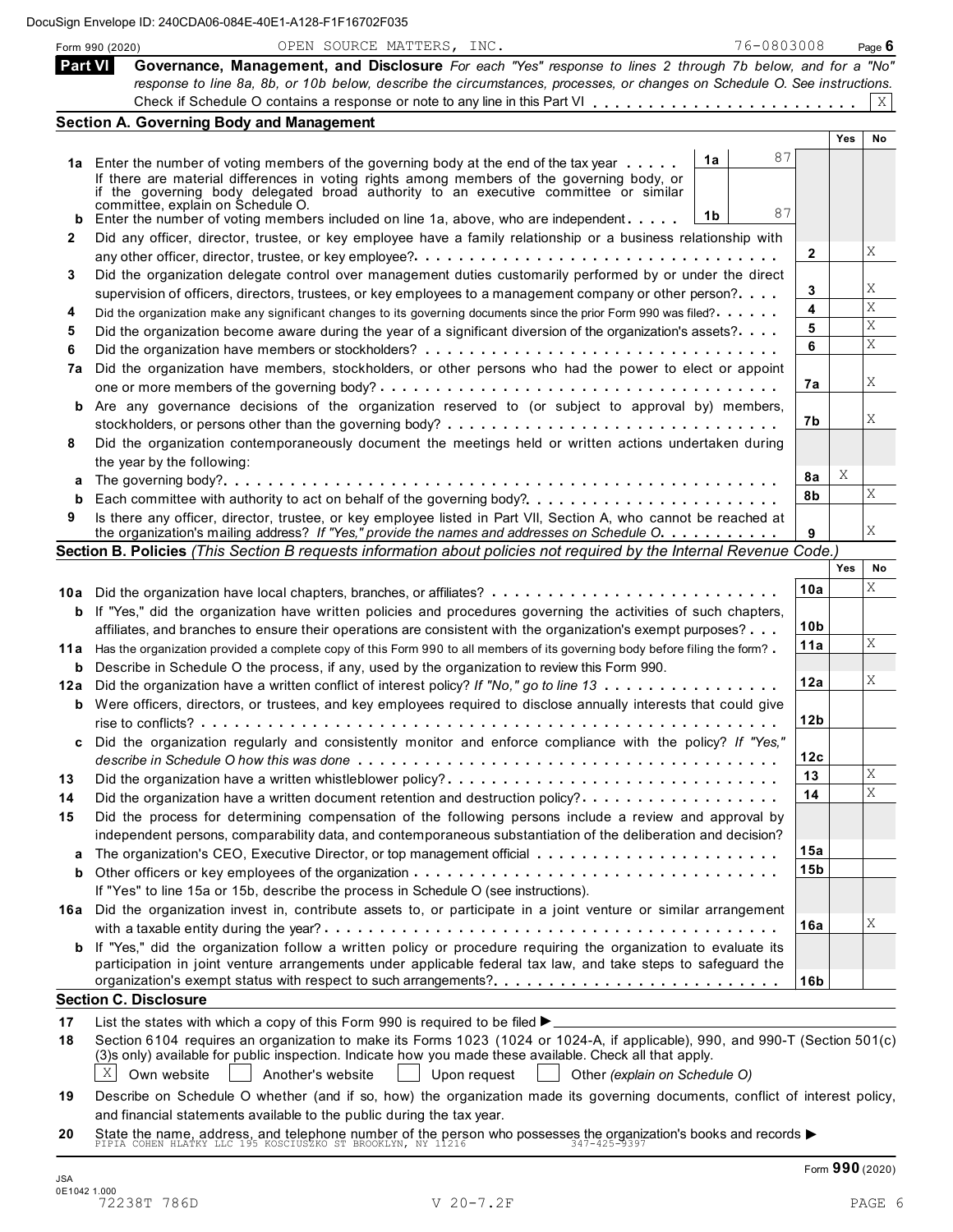| Form 990 (2020)<br>Part VII Compensation of Officers, Directors, Trustees, Key Employees, Highest Compensated Employees, and<br><b>Independent Contractors</b> |                                                                                                                                   |  | OPEN SOURCE MATTERS, INC. |  |  | 76-0803008 | Page 7 |  |
|----------------------------------------------------------------------------------------------------------------------------------------------------------------|-----------------------------------------------------------------------------------------------------------------------------------|--|---------------------------|--|--|------------|--------|--|
|                                                                                                                                                                |                                                                                                                                   |  |                           |  |  |            |        |  |
|                                                                                                                                                                |                                                                                                                                   |  |                           |  |  |            |        |  |
|                                                                                                                                                                |                                                                                                                                   |  |                           |  |  |            |        |  |
|                                                                                                                                                                | Section A. Officers, Directors, Trustees, Key Employees, and Highest Compensated Employees                                        |  |                           |  |  |            |        |  |
|                                                                                                                                                                | 10 Complete this table for all persons required to be listed. Penert compensation for the calendar year ending with ar within the |  |                           |  |  |            |        |  |

**1a** Complete this table for all persons required to be listed. Report compensation for the calendar year ending with or within the organization's tax year.

% List all of the organization's **current** officers, directors, trustees (whether individuals or organizations), regardless of amount of compensation. Enter -0- in columns (D), (E), and (F) if no compensation was paid.

% List all of the organization's **current** key employees, if any. See instructions for definition of "key employee."

% List the organization's five **current** highest compensated employees (other than an officer, director, trustee, or key employee) who received reportable compensation (Box 5 of Form W-2 and/or Box 7 of Form 1099-MISC) of more than \$100,000 from the organization and any related organizations.

anization and any related organizations.<br>● List all of the organization's **former** officers, key employees, and highest compensated employees who received more than \$100,000 of reportable compensation from the organization and any related organizations.

00,000 of reportable compensation from the organization and any related organizations.<br>● List all of the organization's **former directors or trustees** that received, in the capacity as a former director or trustee of the organization, more than \$10,000 of reportable compensation from the organization and any related organizations. See instructions for the order in which to list the persons above.

**(C)**

Т

 $\mathbb{X}$  Check this box if neither the organization nor any related organization compensated any current officer, director, or trustee.

T

| (A)<br>Name and title          | (B)<br>Average<br>hours<br>per week                                         |                                   |                       |         | (C)<br>Position | (do not check more than one<br>box, unless person is both an<br>officer and a director/trustee) |        | (D)<br>Reportable<br>compensation<br>from the | (E)<br>Reportable<br>compensation<br>from related | (F)<br><b>Estimated amount</b><br>of other<br>compensation |
|--------------------------------|-----------------------------------------------------------------------------|-----------------------------------|-----------------------|---------|-----------------|-------------------------------------------------------------------------------------------------|--------|-----------------------------------------------|---------------------------------------------------|------------------------------------------------------------|
|                                | (list any<br>hours for<br>related<br>organizations<br>below<br>dotted line) | Individual trustee<br>or director | Institutional trustee | Officer | Key employee    | Highest compensated<br>employee                                                                 | Former | organization<br>(W-2/1099-MISC)               | organizations<br>(W-2/1099-MISC)                  | from the<br>organization and<br>related organizations      |
| (1) WILCO ALSEMGEEST           | 0.                                                                          |                                   |                       |         |                 |                                                                                                 |        |                                               |                                                   |                                                            |
| OPERATIONS DEPT COORDINATOR    | 0.                                                                          | Χ                                 |                       |         |                 |                                                                                                 |        | 0.                                            | 0.                                                | 0.                                                         |
| (2) DAVID ASWANI               | 0.                                                                          |                                   |                       |         |                 |                                                                                                 |        |                                               |                                                   |                                                            |
| EVENTS DEPARTMENT COORDINATOR  | 0.                                                                          | X                                 |                       |         |                 |                                                                                                 |        | $0$ .                                         | $\mathsf{O}$ .                                    | $\bullet$                                                  |
| (3) PHILIP WALTON              | 0.                                                                          |                                   |                       |         |                 |                                                                                                 |        |                                               |                                                   |                                                            |
| MARKETING & COMMUNICATIONS     | $0$ .                                                                       | Χ                                 |                       |         |                 |                                                                                                 |        | 0.                                            | $\mathsf{0}$ .                                    | $\circ$                                                    |
| (4) MARCO DINGS                | $0$ .                                                                       |                                   |                       |         |                 |                                                                                                 |        |                                               |                                                   |                                                            |
| PRODUCTION DEPARTMENT COORD    | 0.                                                                          | X                                 |                       |         |                 |                                                                                                 |        | 0.                                            | $\mathsf{O}$ .                                    | $\circ$                                                    |
| (5) HUGH DOUGLASS-SMITH        | 0.                                                                          |                                   |                       |         |                 |                                                                                                 |        |                                               |                                                   |                                                            |
| LEGAL & FINANCE COORDINATOR    | 0.                                                                          | Χ                                 |                       |         |                 |                                                                                                 |        | 0.                                            | 0.                                                | $\circ$                                                    |
| (6) JASMINE PARKYN             | $0$ .                                                                       |                                   |                       |         |                 |                                                                                                 |        |                                               |                                                   |                                                            |
| PROGRAMS DEPARTMENT COORDINATR | 0.                                                                          | Χ                                 |                       |         |                 |                                                                                                 |        | 0.                                            | 0.                                                | 0.                                                         |
| (7) ROBERT DEUTZ               | 0.                                                                          |                                   |                       |         |                 |                                                                                                 |        |                                               |                                                   |                                                            |
| PRESIDENT                      | 0.                                                                          |                                   |                       | Χ       |                 |                                                                                                 |        | $0$ .                                         | $\bullet$ .                                       | $\circ$                                                    |
| (8) RADOSLAW SUSKI             | 0.                                                                          |                                   |                       |         |                 |                                                                                                 |        |                                               |                                                   |                                                            |
| TREASURER                      | $\overline{0}$ .                                                            |                                   |                       | Χ       |                 |                                                                                                 |        | 0.                                            | $\circ$ .                                         | 0.                                                         |
| (9) NICOLA GALGANO             | $0$ .                                                                       |                                   |                       |         |                 |                                                                                                 |        |                                               |                                                   |                                                            |
| VICE PRESIDENT                 | 0.                                                                          |                                   |                       | Χ       |                 |                                                                                                 |        | $0$ .                                         | $\mathsf{O}$ .                                    | $\circ$                                                    |
| (10) LUCA MARZO                | 0.                                                                          |                                   |                       |         |                 |                                                                                                 |        |                                               |                                                   |                                                            |
| SECRETARY                      | 0.                                                                          |                                   |                       | Χ       |                 |                                                                                                 |        | 0.                                            | $\circ$ .                                         | $\circ$ .                                                  |
| (11)                           |                                                                             |                                   |                       |         |                 |                                                                                                 |        |                                               |                                                   |                                                            |
| (12)                           |                                                                             |                                   |                       |         |                 |                                                                                                 |        |                                               |                                                   |                                                            |
| (13)                           |                                                                             |                                   |                       |         |                 |                                                                                                 |        |                                               |                                                   |                                                            |
| (14)                           |                                                                             |                                   |                       |         |                 |                                                                                                 |        |                                               |                                                   |                                                            |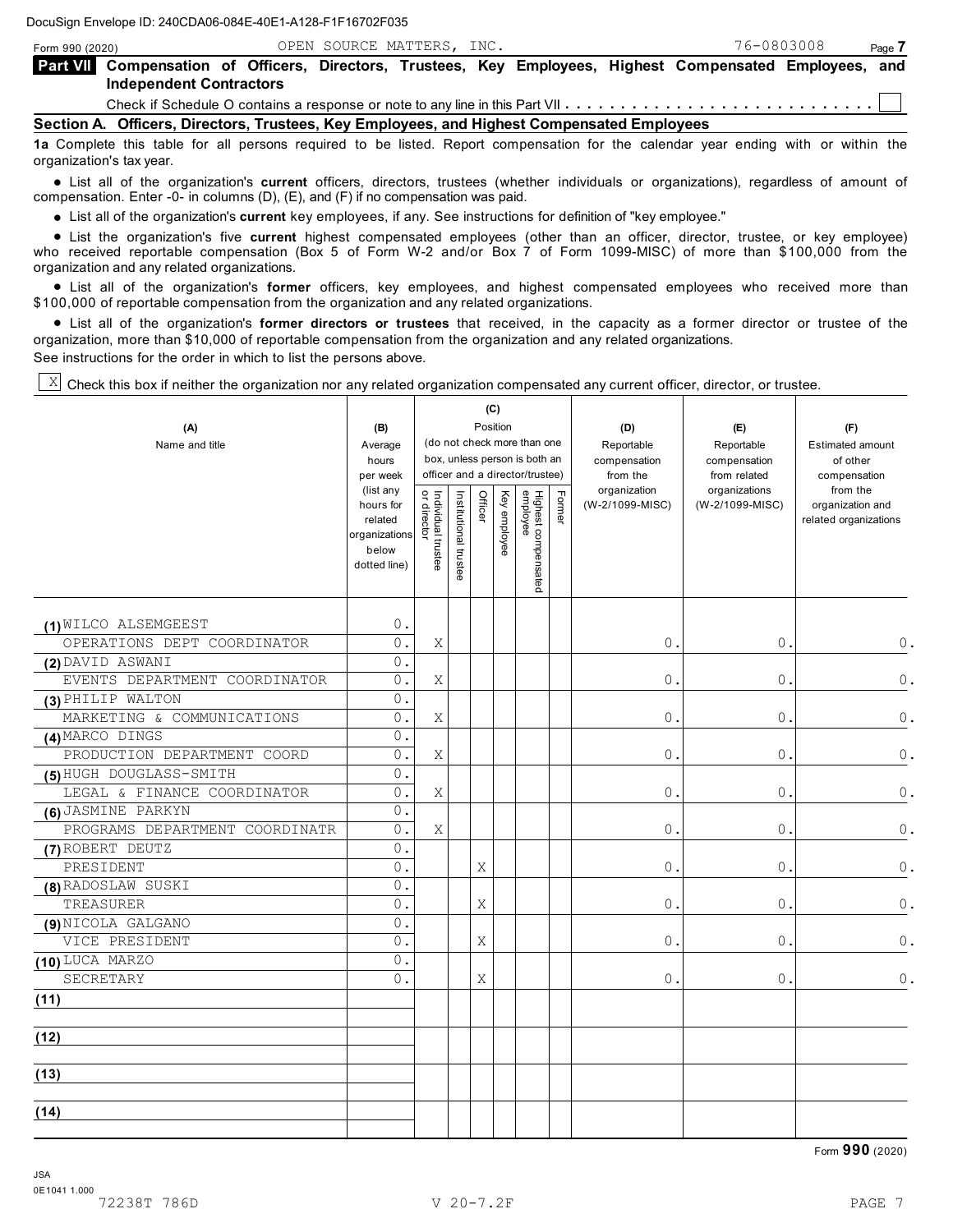| Form 990 (2020)                                                                                                                                                                                                                                                 |                                                                                                                                                                                  |                                   |                       |         |              |                                 |        |                                                  |                                                                    |             |                                                          | Page 8         |
|-----------------------------------------------------------------------------------------------------------------------------------------------------------------------------------------------------------------------------------------------------------------|----------------------------------------------------------------------------------------------------------------------------------------------------------------------------------|-----------------------------------|-----------------------|---------|--------------|---------------------------------|--------|--------------------------------------------------|--------------------------------------------------------------------|-------------|----------------------------------------------------------|----------------|
| <b>Part VII</b><br>Section A. Officers, Directors, Trustees, Key Employees, and Highest Compensated Employees (continued)                                                                                                                                       |                                                                                                                                                                                  |                                   |                       |         |              |                                 |        |                                                  |                                                                    |             |                                                          |                |
| (A)<br>Name and title                                                                                                                                                                                                                                           | (C)<br>(B)<br>Position<br>Average<br>(do not check more than one<br>hours per<br>box, unless person is both an<br>week (list any<br>officer and a director/trustee)<br>hours for |                                   |                       |         |              |                                 |        | (D)<br>Reportable<br>compensation<br>from<br>the | (E)<br>Reportable<br>compensation from<br>related<br>organizations |             | (F)<br>Estimated<br>amount of<br>other<br>compensation   |                |
|                                                                                                                                                                                                                                                                 | related<br>organizations<br>below dotted<br>line)                                                                                                                                | Individual trustee<br>or director | Institutional trustee | Officer | Key employee | Highest compensated<br>employee | Former | organization<br>(W-2/1099-MISC)                  | (W-2/1099-MISC)                                                    |             | from the<br>organization<br>and related<br>organizations |                |
|                                                                                                                                                                                                                                                                 |                                                                                                                                                                                  |                                   |                       |         |              |                                 |        |                                                  |                                                                    |             |                                                          |                |
|                                                                                                                                                                                                                                                                 |                                                                                                                                                                                  |                                   |                       |         |              |                                 |        |                                                  |                                                                    |             |                                                          |                |
|                                                                                                                                                                                                                                                                 |                                                                                                                                                                                  |                                   |                       |         |              |                                 |        |                                                  |                                                                    |             |                                                          |                |
|                                                                                                                                                                                                                                                                 |                                                                                                                                                                                  |                                   |                       |         |              |                                 |        |                                                  |                                                                    |             |                                                          |                |
|                                                                                                                                                                                                                                                                 |                                                                                                                                                                                  |                                   |                       |         |              |                                 |        |                                                  |                                                                    |             |                                                          |                |
|                                                                                                                                                                                                                                                                 |                                                                                                                                                                                  |                                   |                       |         |              |                                 |        |                                                  |                                                                    |             |                                                          |                |
|                                                                                                                                                                                                                                                                 |                                                                                                                                                                                  |                                   |                       |         |              |                                 |        |                                                  |                                                                    |             |                                                          |                |
|                                                                                                                                                                                                                                                                 |                                                                                                                                                                                  |                                   |                       |         |              |                                 |        |                                                  |                                                                    |             |                                                          |                |
|                                                                                                                                                                                                                                                                 |                                                                                                                                                                                  |                                   |                       |         |              |                                 |        |                                                  |                                                                    |             |                                                          |                |
|                                                                                                                                                                                                                                                                 |                                                                                                                                                                                  |                                   |                       |         |              |                                 |        |                                                  |                                                                    |             |                                                          |                |
|                                                                                                                                                                                                                                                                 |                                                                                                                                                                                  |                                   |                       |         |              |                                 |        |                                                  |                                                                    |             |                                                          |                |
| 1b Sub-total<br>c Total from continuation sheets to Part VII, Section A<br>d Total (add lines 1b and 1c) $\ldots \ldots \ldots \ldots \ldots \ldots \ldots \ldots \ldots \ldots \ldots$                                                                         |                                                                                                                                                                                  |                                   |                       |         |              |                                 |        | 0.<br>0.<br>0.                                   |                                                                    | 0<br>0<br>0 |                                                          | 0.<br>Ο.<br>Ο. |
| 2 Total number of individuals (including but not limited to those listed above) who received more than \$100,000 of<br>reportable compensation from the organization ▶                                                                                          |                                                                                                                                                                                  | 0.                                |                       |         |              |                                 |        |                                                  |                                                                    |             |                                                          |                |
| Did the organization list any former officer, director, or trustee, key employee, or highest compensated<br>3<br>employee on line 1a? If "Yes," complete Schedule J for such individual                                                                         |                                                                                                                                                                                  |                                   |                       |         |              |                                 |        |                                                  |                                                                    |             | <b>Yes</b><br>3                                          | No.<br>Χ       |
| 4 For any individual listed on line 1a, is the sum of reportable compensation and other compensation from the<br>organization and related organizations greater than \$150,000? If "Yes," complete Schedule J for such                                          |                                                                                                                                                                                  |                                   |                       |         |              |                                 |        |                                                  |                                                                    |             | 4                                                        | Χ              |
| Did any person listed on line 1a receive or accrue compensation from any unrelated organization or individual<br>5.<br>for services rendered to the organization? If "Yes," complete Schedule J for such person                                                 |                                                                                                                                                                                  |                                   |                       |         |              |                                 |        |                                                  |                                                                    |             | 5                                                        | Χ              |
| <b>Section B. Independent Contractors</b>                                                                                                                                                                                                                       |                                                                                                                                                                                  |                                   |                       |         |              |                                 |        |                                                  |                                                                    |             |                                                          |                |
| Complete this table for your five highest compensated independent contractors that received more than \$100,000 of<br>1.<br>compensation from the organization. Report compensation for the calendar year ending with or within the organization's tax<br>year. |                                                                                                                                                                                  |                                   |                       |         |              |                                 |        |                                                  |                                                                    |             |                                                          |                |
| (A)<br>Name and business address                                                                                                                                                                                                                                |                                                                                                                                                                                  |                                   |                       |         |              |                                 |        | (B)<br>Description of services                   |                                                                    |             | (C)<br>Compensation                                      |                |
|                                                                                                                                                                                                                                                                 |                                                                                                                                                                                  |                                   |                       |         |              |                                 |        |                                                  |                                                                    |             |                                                          |                |
|                                                                                                                                                                                                                                                                 |                                                                                                                                                                                  |                                   |                       |         |              |                                 |        |                                                  |                                                                    |             |                                                          |                |
| Total number of independent contractors (including but not limited to those listed above) who received<br>2<br>more than \$100,000 in compensation from the organization ▶                                                                                      |                                                                                                                                                                                  |                                   |                       |         | 0.           |                                 |        |                                                  |                                                                    |             |                                                          |                |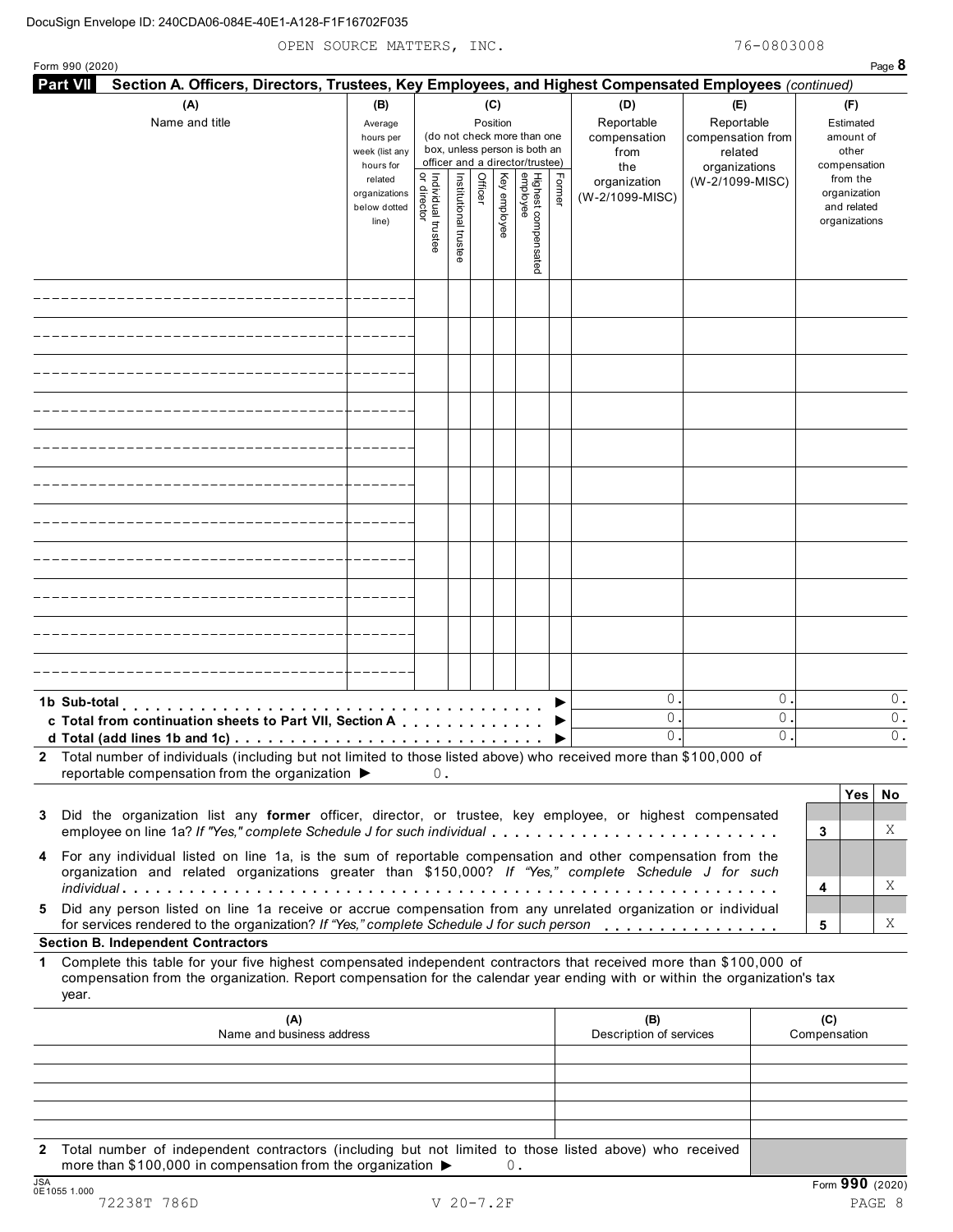|                                                           |              | Check if Schedule O contains a response or note to any line in this Part VIII                                                                                                                                                                                                                             | (A)<br>Total revenue | (B)<br>Related or exempt<br>function revenue | (C)<br>Unrelated<br>business revenue | (D)<br>Revenue excluded<br>from tax under<br>sections 512-514 |
|-----------------------------------------------------------|--------------|-----------------------------------------------------------------------------------------------------------------------------------------------------------------------------------------------------------------------------------------------------------------------------------------------------------|----------------------|----------------------------------------------|--------------------------------------|---------------------------------------------------------------|
| Contributions, Gifts, Grants<br>and Other Similar Amounts | 1a<br>b<br>с | Federated campaigns <b>Federated</b><br>1a<br>Membership dues <b>All Accords</b> Membership dues<br>1b<br>Fundraising events <b>Fundraising</b><br>1c                                                                                                                                                     |                      |                                              |                                      |                                                               |
|                                                           | d<br>е       | 1d<br>Government grants (contributions)<br>1е                                                                                                                                                                                                                                                             |                      |                                              |                                      |                                                               |
|                                                           | t.<br>g      | All other contributions, gifts, grants,<br>and similar amounts not included above<br>1f<br>Noncash contributions included in                                                                                                                                                                              |                      |                                              |                                      |                                                               |
|                                                           |              |                                                                                                                                                                                                                                                                                                           | 0.                   |                                              |                                      |                                                               |
|                                                           |              | <b>Business Code</b>                                                                                                                                                                                                                                                                                      |                      |                                              |                                      |                                                               |
|                                                           | 2a           | ADVERTISING INCOME                                                                                                                                                                                                                                                                                        | 19,166.              | 19,166.                                      |                                      |                                                               |
|                                                           | b            | OTHER AFFILIATE REVENUE                                                                                                                                                                                                                                                                                   | 36,110.              | 36,110.                                      |                                      |                                                               |
|                                                           | с            | NON EVENT SPONSORSHIP                                                                                                                                                                                                                                                                                     | 64,086.              | 64,086.                                      |                                      |                                                               |
| Program Service                                           | d            | BOOKS AND ROYALTIES                                                                                                                                                                                                                                                                                       | 5,352.               | 5,352.                                       |                                      |                                                               |
|                                                           | е            | CERTIFICATIONS PROGRAM                                                                                                                                                                                                                                                                                    | 1,920.               | 1,920.                                       |                                      |                                                               |
|                                                           | f            | All other program service revenue                                                                                                                                                                                                                                                                         | 5,475.               | 5,475.                                       |                                      |                                                               |
|                                                           | g            | Total. Add lines 2a-2f $\ldots$ , $\ldots$ , $\ldots$ , $\ldots$ , $\blacktriangleright$                                                                                                                                                                                                                  | 132,109.             |                                              |                                      |                                                               |
|                                                           | 3            | Investment income (including dividends, interest, and<br>other similar amounts).                                                                                                                                                                                                                          | 539.                 | 539.                                         |                                      |                                                               |
|                                                           | 4            | Income from investment of tax-exempt bond proceeds.                                                                                                                                                                                                                                                       | 0.                   |                                              |                                      |                                                               |
|                                                           | 5            |                                                                                                                                                                                                                                                                                                           | 0.                   |                                              |                                      |                                                               |
|                                                           |              | (i) Real<br>(ii) Personal                                                                                                                                                                                                                                                                                 |                      |                                              |                                      |                                                               |
|                                                           | 6а           | 6a                                                                                                                                                                                                                                                                                                        |                      |                                              |                                      |                                                               |
|                                                           | b            | Less: rental expenses<br>6b                                                                                                                                                                                                                                                                               |                      |                                              |                                      |                                                               |
|                                                           | c            | Rental income or (loss)<br>6с                                                                                                                                                                                                                                                                             |                      |                                              |                                      |                                                               |
|                                                           | d            | Net rental income or (loss) $\ldots$ , $\ldots$ , $\ldots$ , $\ldots$                                                                                                                                                                                                                                     | 0.                   |                                              |                                      |                                                               |
|                                                           | 7а           | (i) Securities<br>(ii) Other<br>Gross amount from                                                                                                                                                                                                                                                         |                      |                                              |                                      |                                                               |
|                                                           |              | of<br>sales<br>assets                                                                                                                                                                                                                                                                                     |                      |                                              |                                      |                                                               |
|                                                           |              | other than inventory<br>7а                                                                                                                                                                                                                                                                                |                      |                                              |                                      |                                                               |
|                                                           | b            | Less: cost or other basis                                                                                                                                                                                                                                                                                 |                      |                                              |                                      |                                                               |
| enue                                                      |              | 7b<br>and sales expenses                                                                                                                                                                                                                                                                                  |                      |                                              |                                      |                                                               |
|                                                           | c            |                                                                                                                                                                                                                                                                                                           |                      |                                              |                                      |                                                               |
|                                                           | d            | Net gain or (loss)                                                                                                                                                                                                                                                                                        | 0.                   |                                              |                                      |                                                               |
| Other Rev                                                 |              | income from fundraising<br>8a Gross                                                                                                                                                                                                                                                                       |                      |                                              |                                      |                                                               |
|                                                           |              | events (not including \$<br>of contributions reported on line<br>0.<br>8а<br>1c). See Part IV, line 18                                                                                                                                                                                                    |                      |                                              |                                      |                                                               |
|                                                           |              | 0.<br>8b<br>Less: direct expenses                                                                                                                                                                                                                                                                         |                      |                                              |                                      |                                                               |
|                                                           | b<br>c       | Net income or (loss) from fundraising events $\blacksquare$                                                                                                                                                                                                                                               | 0.                   |                                              |                                      |                                                               |
|                                                           | 9а           | Gross<br>income<br>from<br>gaming<br>activities. See Part IV, line 19<br>0.                                                                                                                                                                                                                               |                      |                                              |                                      |                                                               |
|                                                           | b<br>c       | 0.<br>9b<br>Less: direct expenses extending the set of the set of the set of the set of the set of the set of the set of the set of the set of the set of the set of the set of the set of the set of the set of the set of the set of the<br>Net income or (loss) from gaming activities $\qquad \qquad$ | 0.                   |                                              |                                      |                                                               |
|                                                           | 10a          | Gross sales of inventory,<br>less<br>0.<br>returns and allowances 10a                                                                                                                                                                                                                                     |                      |                                              |                                      |                                                               |
|                                                           | b            | $\mathbf{0}$ .<br>10b<br>Less: cost of goods sold                                                                                                                                                                                                                                                         |                      |                                              |                                      |                                                               |
|                                                           | c            | Net income or (loss) from sales of inventory                                                                                                                                                                                                                                                              | $\circ$ .            |                                              |                                      |                                                               |
|                                                           |              | <b>Business Code</b>                                                                                                                                                                                                                                                                                      |                      |                                              |                                      |                                                               |
|                                                           | 11a          | NYS TAX REFUND                                                                                                                                                                                                                                                                                            | 2,213.               | 2,213.                                       |                                      |                                                               |
| Miscellaneous<br>Revenue                                  | b            |                                                                                                                                                                                                                                                                                                           |                      |                                              |                                      |                                                               |
|                                                           | c            |                                                                                                                                                                                                                                                                                                           |                      |                                              |                                      |                                                               |
|                                                           | d            | All other revenue experience in the set of the set of the set of the set of the set of the set of the set of the set of the set of the set of the set of the set of the set of the set of the set of the set of the set of the                                                                            |                      |                                              |                                      |                                                               |
|                                                           |              | e Total. Add lines 11a-11d $\blacksquare$                                                                                                                                                                                                                                                                 | 2,213.               |                                              |                                      |                                                               |
|                                                           | 12           | Total revenue. See instructions                                                                                                                                                                                                                                                                           | 134,861.             | 134,861.                                     |                                      |                                                               |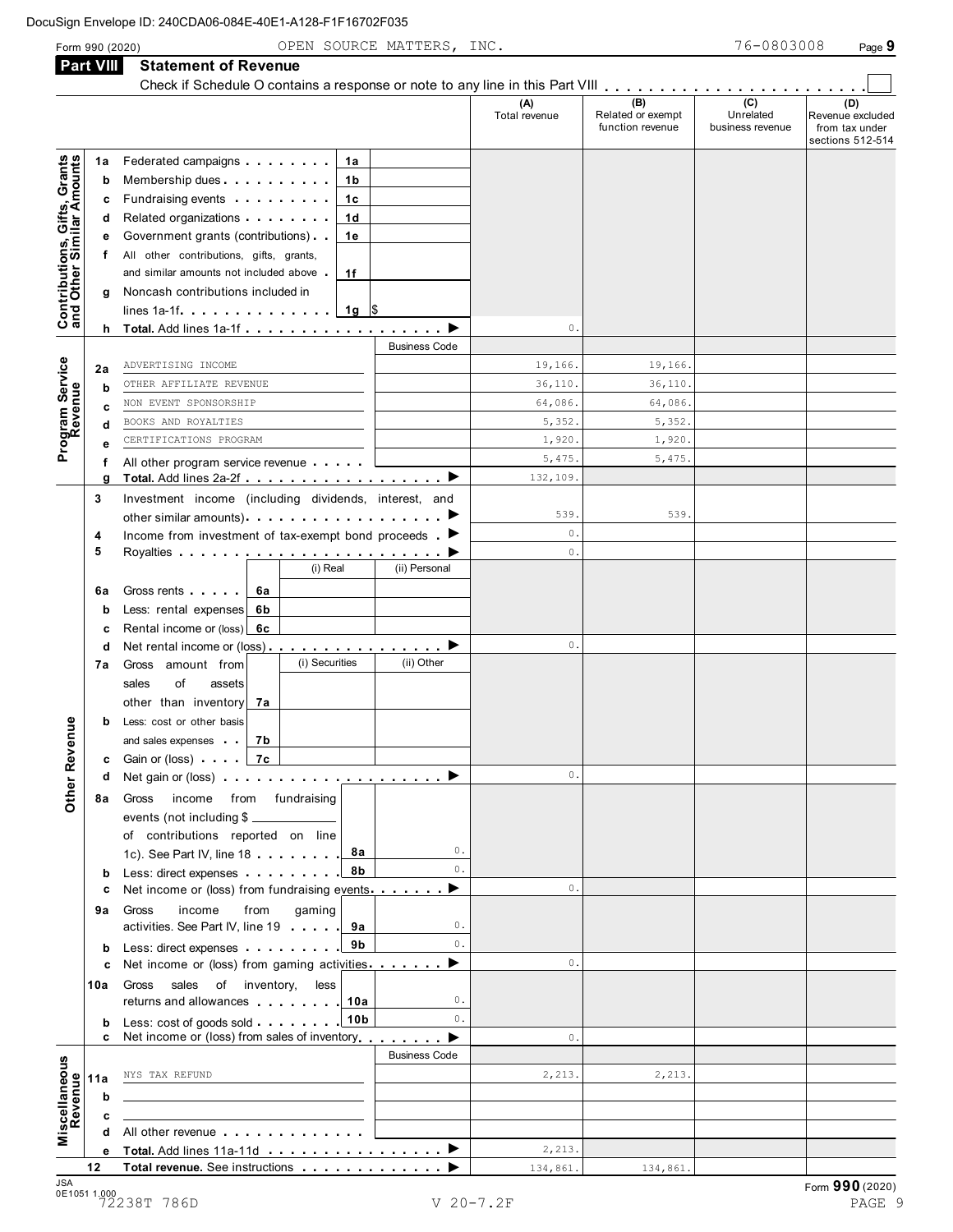Form <sup>990</sup> (2020) Page **10** OPEN SOURCE MATTERS, INC. 76-0803008

|    | <b>Part IX</b> Statement of Functional Expenses                                                                                                                                                                                |                       |                                    |                                    |                                |
|----|--------------------------------------------------------------------------------------------------------------------------------------------------------------------------------------------------------------------------------|-----------------------|------------------------------------|------------------------------------|--------------------------------|
|    | Section 501(c)(3) and 501(c)(4) organizations must complete all columns. All other organizations must complete column (A).                                                                                                     |                       |                                    |                                    |                                |
|    | Do not include amounts reported on lines 6b, 7b,<br>8b, 9b, and 10b of Part VIII.                                                                                                                                              | (A)<br>Total expenses | (B)<br>Program service<br>expenses | Management and<br>general expenses | (D)<br>Fundraising<br>expenses |
|    | 1 Grants and other assistance to domestic organizations                                                                                                                                                                        |                       |                                    |                                    |                                |
|    | and domestic governments. See Part IV, line 21                                                                                                                                                                                 | 0.                    |                                    |                                    |                                |
| 2  | Grants and other assistance to domestic                                                                                                                                                                                        |                       |                                    |                                    |                                |
|    | individuals. See Part IV, line 22                                                                                                                                                                                              | 0.                    |                                    |                                    |                                |
|    | 3 Grants and other assistance to foreign                                                                                                                                                                                       |                       |                                    |                                    |                                |
|    | organizations,<br>foreign<br>governments,<br>and                                                                                                                                                                               |                       |                                    |                                    |                                |
|    | foreign individuals. See Part IV, lines 15 and 16                                                                                                                                                                              | 0.                    |                                    |                                    |                                |
|    | Benefits paid to or for members entitled as a set of the set of the set of the set of the set of the set of the set of the set of the set of the set of the set of the set of the set of the set of the set of the set of the  | $\mathbf{0}$ .        |                                    |                                    |                                |
|    | Compensation of current officers, directors,                                                                                                                                                                                   |                       |                                    |                                    |                                |
|    | trustees, and key employees                                                                                                                                                                                                    | 0.                    |                                    |                                    |                                |
|    | Compensation not included above to disqualified                                                                                                                                                                                |                       |                                    |                                    |                                |
|    | persons (as defined under section 4958(f)(1)) and                                                                                                                                                                              |                       |                                    |                                    |                                |
|    | persons described in section 4958(c)(3)(B)                                                                                                                                                                                     | 0.                    |                                    |                                    |                                |
| 7  | Other salaries and wages<br>                                                                                                                                                                                                   | $\Omega$ .            |                                    |                                    |                                |
| 8  | Pension plan accruals and contributions (include                                                                                                                                                                               | 0.                    |                                    |                                    |                                |
|    | section 401(k) and 403(b) employer contributions)                                                                                                                                                                              | $\mathbf{0}$ .        |                                    |                                    |                                |
| 9  | Other employee benefits                                                                                                                                                                                                        | $\Omega$ .            |                                    |                                    |                                |
| 10 |                                                                                                                                                                                                                                |                       |                                    |                                    |                                |
| 11 | Fees for services (nonemployees):                                                                                                                                                                                              | $\circ$ .             |                                    |                                    |                                |
|    | a Management                                                                                                                                                                                                                   | 19,764.               |                                    | 19,764.                            |                                |
|    | b Legal entering the service of the service of the service of the service of the service of the service of the                                                                                                                 | 6, 202.               |                                    | 6,202.                             |                                |
|    | c Accounting                                                                                                                                                                                                                   | $\circ$ .             |                                    |                                    |                                |
|    |                                                                                                                                                                                                                                | 0.                    |                                    |                                    |                                |
|    | e Professional fundraising services. See Part IV, line 17<br>f Investment management fees                                                                                                                                      | $\Omega$ .            |                                    |                                    |                                |
|    | 9 Other. (If line 11g amount exceeds 10% of line 25, column                                                                                                                                                                    |                       |                                    |                                    |                                |
|    | (A) amount, list line 11g expenses on Schedule O.).                                                                                                                                                                            | 0.                    |                                    |                                    |                                |
|    | 12 Advertising and promotion                                                                                                                                                                                                   | 1,099.                | 1,099.                             |                                    |                                |
| 13 | Office expenses                                                                                                                                                                                                                | 0.                    |                                    |                                    |                                |
| 14 | Information technology experience and the state of the state of the state of the state of the state of the state of the state of the state of the state of the state of the state of the state of the state of the state of th | $\mathbf{0}$ .        |                                    |                                    |                                |
| 15 |                                                                                                                                                                                                                                | $\mathbf{0}$ .        |                                    |                                    |                                |
|    | 16 Occupancy                                                                                                                                                                                                                   | $\circ$ .             |                                    |                                    |                                |
|    |                                                                                                                                                                                                                                | $\Omega$              |                                    |                                    |                                |
|    | 18 Payments of travel or entertainment expenses                                                                                                                                                                                |                       |                                    |                                    |                                |
|    | for any federal, state, or local public officials                                                                                                                                                                              | 0.                    |                                    |                                    |                                |
|    | 19 Conferences, conventions, and meetings                                                                                                                                                                                      | 1,329.                | 1,329.                             |                                    |                                |
| 20 |                                                                                                                                                                                                                                | 0.                    |                                    |                                    |                                |
| 21 | Payments to affiliates <b>Exercise 2.1 Fig. 1.1 Fig. 1.1</b>                                                                                                                                                                   | $\mathbf{0}$ .        |                                    |                                    |                                |
| 22 | Depreciation, depletion, and amortization                                                                                                                                                                                      | 682.                  |                                    | 682.                               |                                |
| 23 | Insurance $ATCH2$                                                                                                                                                                                                              | 1,770.                |                                    | 1,770.                             |                                |
|    | 24 Other expenses. Itemize expenses not covered                                                                                                                                                                                |                       |                                    |                                    |                                |
|    | above (List miscellaneous expenses on line 24e. If                                                                                                                                                                             |                       |                                    |                                    |                                |
|    | line 24e amount exceeds 10% of line 25, column                                                                                                                                                                                 |                       |                                    |                                    |                                |
|    | (A) amount, list line 24e expenses on Schedule O.)                                                                                                                                                                             |                       |                                    |                                    |                                |
|    | BANK SERVICE CHARGES                                                                                                                                                                                                           | 327.<br>1,351.        |                                    | 327.<br>1,351.                     |                                |
|    | <b>b</b> SOFTWARE AND SUPPLIES<br><b>CPOSTAGE AND MAILING SERVICE</b>                                                                                                                                                          | 1,087.                |                                    | 1,087.                             |                                |
|    | dCODING AND DEVELOPMENT                                                                                                                                                                                                        | 7,651.                | 7,651.                             |                                    |                                |
|    |                                                                                                                                                                                                                                | 722.                  |                                    | 722.                               |                                |
|    | e All other expenses                                                                                                                                                                                                           | 41,984.               | 10,079.                            | 31,905.                            |                                |
| 26 | 25 Total functional expenses. Add lines 1 through 24e<br>Joint costs. Complete this line only if the                                                                                                                           |                       |                                    |                                    |                                |
|    | organization reported in column (B) joint costs                                                                                                                                                                                |                       |                                    |                                    |                                |
|    | from a combined educational campaign and<br>fundraising solicitation. Check here<br>if                                                                                                                                         |                       |                                    |                                    |                                |
|    | following SOP 98-2 (ASC 958-720)                                                                                                                                                                                               | 0.                    |                                    |                                    |                                |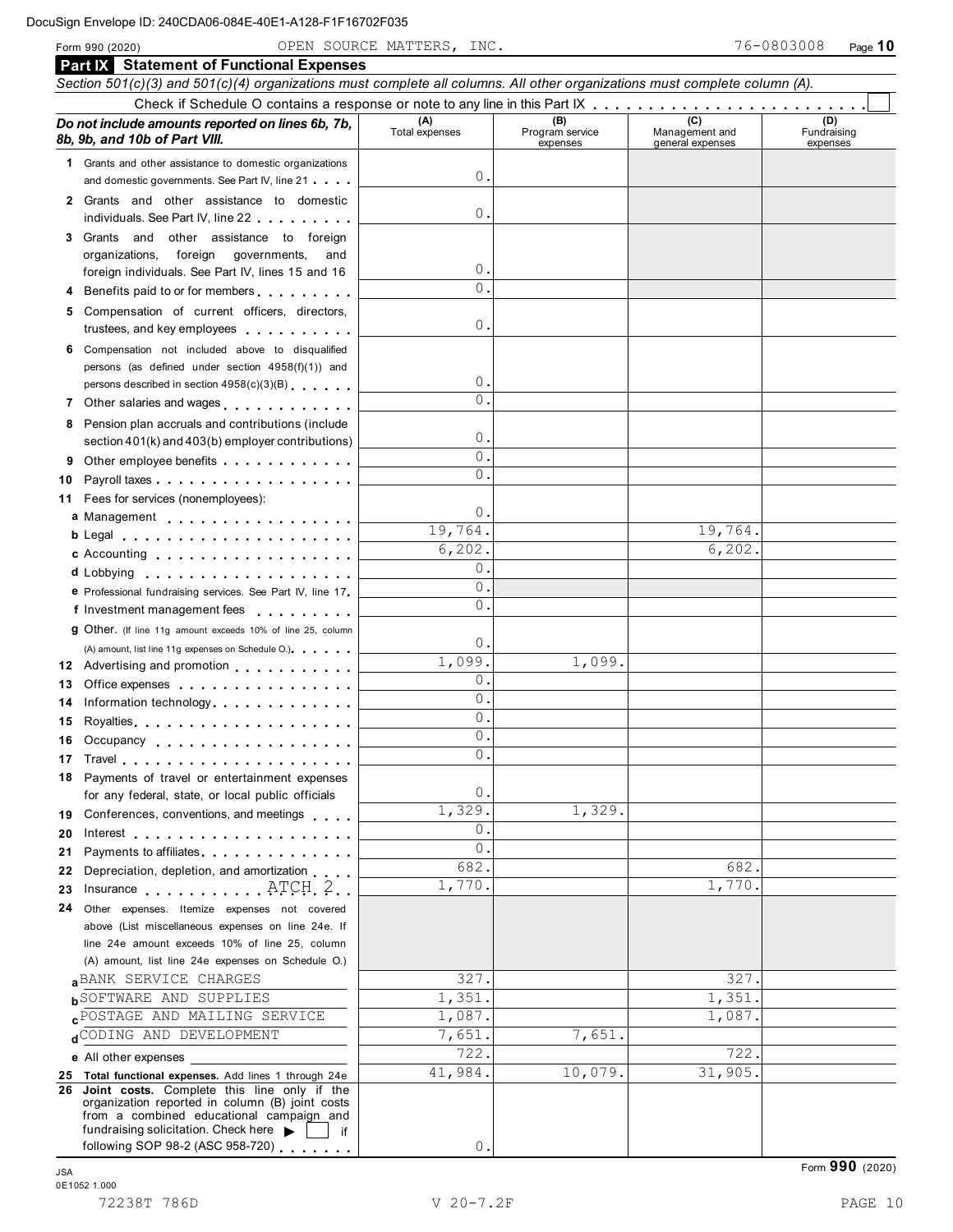OPEN SOURCE MATTERS, INC. 76-0803008

|                      | Form 990 (2020) |                                                                                                            |                          |                         | Page 11            |
|----------------------|-----------------|------------------------------------------------------------------------------------------------------------|--------------------------|-------------------------|--------------------|
|                      | Part X          | <b>Balance Sheet</b>                                                                                       |                          |                         |                    |
|                      |                 | Check if Schedule O contains a response or note to any line in this Part X                                 |                          |                         |                    |
|                      |                 |                                                                                                            | (A)<br>Beginning of year |                         | (B)<br>End of year |
|                      | 1               |                                                                                                            | 292,182.                 | $\blacktriangleleft$    | 384,514.           |
|                      | 2               |                                                                                                            | 0.                       | $\overline{2}$          | 0.                 |
|                      | 3               |                                                                                                            | 0.                       | 3                       | 0.                 |
|                      | 4               | Accounts receivable, net                                                                                   | 0.                       | $\overline{\mathbf{4}}$ | $0$ .              |
|                      | 5               | Loans and other receivables from any current or former officer, director,                                  |                          |                         |                    |
|                      |                 | trustee, key employee, creator or founder, substantial contributor, or 35%                                 |                          |                         |                    |
|                      |                 | controlled entity or family member of any of these persons                                                 | 0.                       | 5                       | 0.                 |
|                      | 6               | Loans and other receivables from other disqualified persons (as defined                                    |                          |                         |                    |
|                      |                 | under section $4958(f)(1)$ , and persons described in section $4958(c)(3)(B)$                              | 0.                       | 6                       | 0.                 |
|                      | 7               |                                                                                                            | 7,144.                   | $\overline{7}$          | 8,371.             |
| Assets               | 8               |                                                                                                            | 0.                       | 8                       | 0.                 |
|                      | 9               |                                                                                                            | 0.                       | 9                       | 0.                 |
|                      |                 | 10a Land, buildings, and equipment: cost or other                                                          |                          |                         |                    |
|                      |                 | 45,470.<br>basis. Complete Part VI of Schedule D 10a                                                       |                          |                         |                    |
|                      |                 | 45,121.<br><b>b</b> Less: accumulated depreciation $\ldots$ , ,    10b                                     | $1,031.$ 10c             |                         | 349.               |
|                      | 11              |                                                                                                            | 0.1                      | 11                      | 0.                 |
|                      | 12              | Investments - other securities. See Part IV, line 11                                                       | 0.1                      | 12                      | $\mathbf{0}$ .     |
|                      | 13              | Investments - program-related. See Part IV, line 11.                                                       | 0.                       | 13                      | 0.                 |
|                      | 14              |                                                                                                            | 0.                       | 14                      | 0.                 |
|                      | 15              |                                                                                                            | 0.                       | 15                      | $0$ .              |
|                      | 16              | Total assets. Add lines 1 through 15 (must equal line 33)                                                  | 300, 357.                | 16                      | 393, 234.          |
|                      | 17              | Accounts payable and accrued expenses                                                                      | 5,500.                   | 17                      | 5,500.             |
|                      | 18              |                                                                                                            | 0.1                      | 18                      | 0.                 |
|                      | 19              |                                                                                                            | 0.1                      | 19                      | $0$ .              |
|                      | 20              |                                                                                                            | 0.1                      | 20                      | 0.                 |
|                      | 21              | Escrow or custodial account liability. Complete Part IV of Schedule D.                                     | 0.                       | 21                      | 0.                 |
|                      | 22              | Loans and other payables to any current or former officer, director,                                       |                          |                         |                    |
|                      |                 | trustee, key employee, creator or founder, substantial contributor, or 35%                                 |                          |                         |                    |
| Liabilities          |                 | controlled entity or family member of any of these persons                                                 | $\mathbf{0}$ .           | 22                      | $0$ .              |
|                      | 23              | Secured mortgages and notes payable to unrelated third parties                                             | 0.1                      | 23                      | 0.                 |
|                      | 24              | Unsecured notes and loans payable to unrelated third parties                                               | 0.                       | 24                      | 0.                 |
|                      | 25              | Other liabilities (including federal income tax, payables to related third                                 |                          |                         |                    |
|                      |                 | parties, and other liabilities not included on lines 17-24). Complete Part X                               |                          |                         |                    |
|                      |                 |                                                                                                            | 0.                       | 25                      | 0.                 |
|                      | 26              |                                                                                                            | $\overline{5,500}$ .     | 26                      | 5,500.             |
|                      |                 | $\mid$ X<br>Organizations that follow FASB ASC 958, check here ▶<br>and complete lines 27, 28, 32, and 33. |                          |                         |                    |
|                      | 27              | Net assets without donor restrictions                                                                      | 294,857.                 | 27                      | 387,734.           |
|                      | 28              |                                                                                                            | 0.                       | 28                      | 0.                 |
| <b>Fund Balances</b> |                 | Organizations that do not follow FASB ASC 958, check here ▶<br>and complete lines 29 through 33.           |                          |                         |                    |
|                      | 29              | Capital stock or trust principal, or current funds                                                         |                          | 29                      |                    |
|                      | 30              | Paid-in or capital surplus, or land, building, or equipment fund.                                          |                          | 30                      |                    |
|                      | 31              | Retained earnings, endowment, accumulated income, or other funds                                           |                          | 31                      |                    |
| Net Assets or        | 32              |                                                                                                            | 294,857.                 | 32                      | 387,734.           |
|                      | 33              | Total liabilities and net assets/fund balances                                                             | 300, 357.                | 33                      | 393,234.           |
|                      |                 |                                                                                                            |                          |                         | $\overline{000}$   |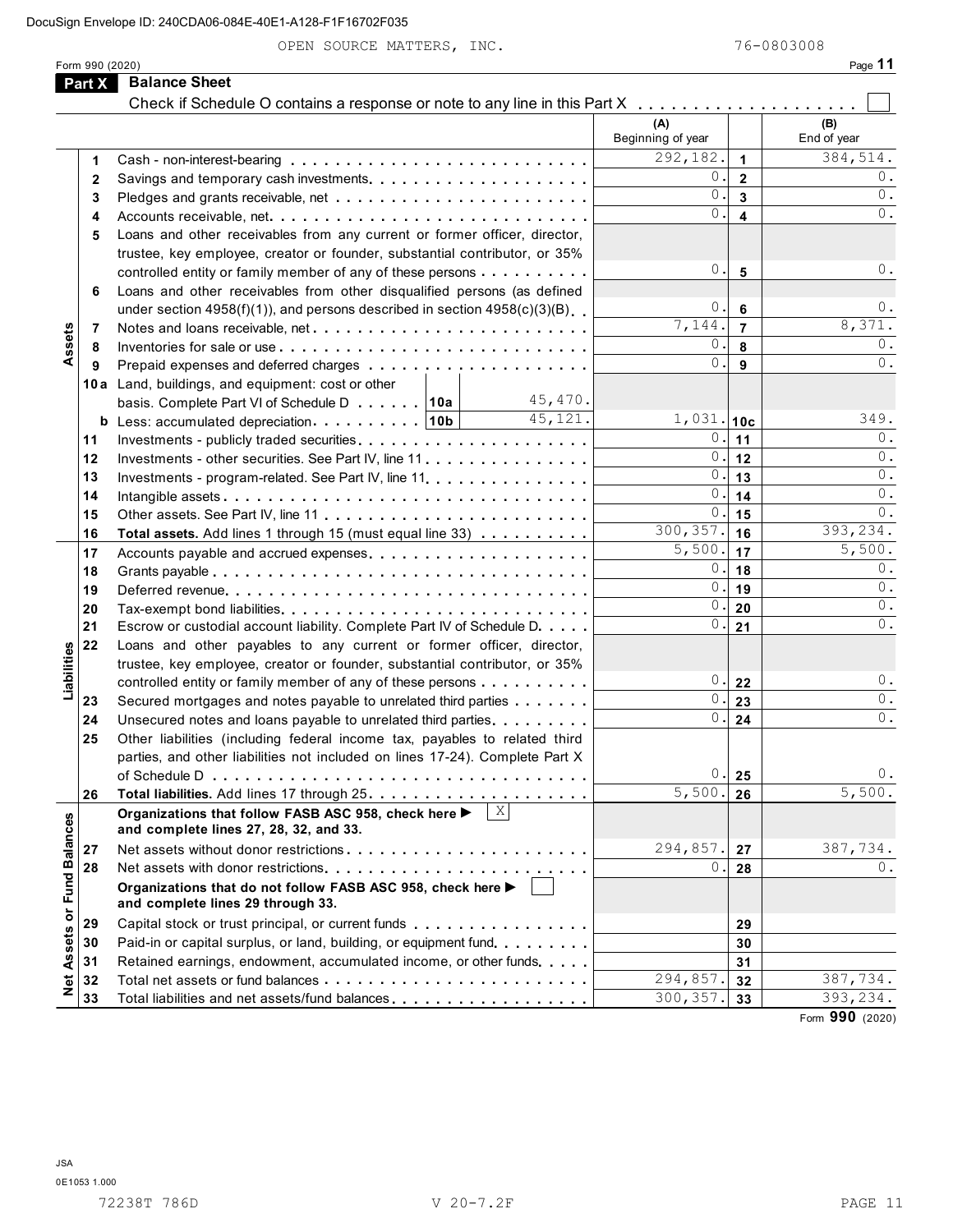|  |  |  |  | OPEN SOURCE MATTERS, INC. |  |
|--|--|--|--|---------------------------|--|
|--|--|--|--|---------------------------|--|

|                | Form 990 (2020)                                                                                                       |                         |                |                     | Page $12$   |  |  |  |  |  |
|----------------|-----------------------------------------------------------------------------------------------------------------------|-------------------------|----------------|---------------------|-------------|--|--|--|--|--|
| <b>Part XI</b> | <b>Reconciliation of Net Assets</b>                                                                                   |                         |                |                     |             |  |  |  |  |  |
|                |                                                                                                                       |                         |                |                     |             |  |  |  |  |  |
| 1              |                                                                                                                       | $\mathbf{1}$            |                | 134,861.<br>41,984. |             |  |  |  |  |  |
| $\mathbf{2}$   | $\mathbf 2$                                                                                                           |                         |                |                     |             |  |  |  |  |  |
| 3              |                                                                                                                       | 3                       | 92,877.        |                     |             |  |  |  |  |  |
| 4              | Net assets or fund balances at beginning of year (must equal Part X, line 32, column (A))                             | $\overline{\mathbf{4}}$ | 294,857.       |                     |             |  |  |  |  |  |
| 5              | Net unrealized gains (losses) on investments                                                                          | 5                       | 0.             |                     |             |  |  |  |  |  |
| 6              |                                                                                                                       | 6                       |                |                     | 0.          |  |  |  |  |  |
| 7              |                                                                                                                       | $\overline{7}$          |                |                     | $0$ .<br>0. |  |  |  |  |  |
| 8              | 8                                                                                                                     |                         |                |                     |             |  |  |  |  |  |
| 9              | Other changes in net assets or fund balances (explain on Schedule O)                                                  | 9                       |                |                     | $0$ .       |  |  |  |  |  |
| 10             | Net assets or fund balances at end of year. Combine lines 3 through 9 (must equal Part X, line                        |                         |                |                     |             |  |  |  |  |  |
|                |                                                                                                                       | 10                      |                | 387,734.            |             |  |  |  |  |  |
| Part XII       | <b>Financial Statements and Reporting</b>                                                                             |                         |                |                     |             |  |  |  |  |  |
|                |                                                                                                                       |                         |                |                     |             |  |  |  |  |  |
|                |                                                                                                                       |                         |                | <b>Yes</b>          | <b>No</b>   |  |  |  |  |  |
| 1              | $\overline{X}$ Accrual<br>Accounting method used to prepare the Form 990:     Cash<br>Other                           |                         |                |                     |             |  |  |  |  |  |
|                | If the organization changed its method of accounting from a prior year or checked "Other," explain in                 |                         |                |                     |             |  |  |  |  |  |
|                | Schedule O.                                                                                                           |                         |                |                     |             |  |  |  |  |  |
|                | 2a Were the organization's financial statements compiled or reviewed by an independent accountant?                    |                         | 2a             |                     |             |  |  |  |  |  |
|                | If "Yes," check a box below to indicate whether the financial statements for the year were compiled or                |                         |                |                     |             |  |  |  |  |  |
|                | reviewed on a separate basis, consolidated basis, or both:                                                            |                         |                |                     |             |  |  |  |  |  |
|                | Separate basis<br><b>Consolidated basis</b><br>Both consolidated and separate basis                                   |                         |                |                     |             |  |  |  |  |  |
|                |                                                                                                                       |                         | 2 <sub>b</sub> |                     |             |  |  |  |  |  |
|                | If "Yes," check a box below to indicate whether the financial statements for the year were audited on a               |                         |                |                     |             |  |  |  |  |  |
|                | separate basis, consolidated basis, or both:                                                                          |                         |                |                     |             |  |  |  |  |  |
|                | Consolidated basis<br>Both consolidated and separate basis<br>Separate basis                                          |                         |                |                     |             |  |  |  |  |  |
|                | c If "Yes" to line 2a or 2b, does the organization have a committee that assumes responsibility for oversight of      |                         |                |                     |             |  |  |  |  |  |
|                | the audit, review, or compilation of its financial statements and selection of an independent accountant?             |                         | 2c             |                     |             |  |  |  |  |  |
|                | If the organization changed either its oversight process or selection process during the tax year, explain on         |                         |                |                     |             |  |  |  |  |  |
|                | Schedule O.                                                                                                           |                         |                |                     |             |  |  |  |  |  |
|                | 3a As a result of a federal award, was the organization required to undergo an audit or audits as set forth in the    |                         |                |                     |             |  |  |  |  |  |
|                |                                                                                                                       |                         | Зa             |                     |             |  |  |  |  |  |
|                | <b>b</b> If "Yes," did the organization undergo the required audit or audits? If the organization did not undergo the |                         |                |                     |             |  |  |  |  |  |
|                | required audit or audits, explain why on Schedule O and describe any steps taken to undergo such audits               |                         | 3 <sub>b</sub> |                     |             |  |  |  |  |  |
|                |                                                                                                                       |                         |                | Form 990 (2020)     |             |  |  |  |  |  |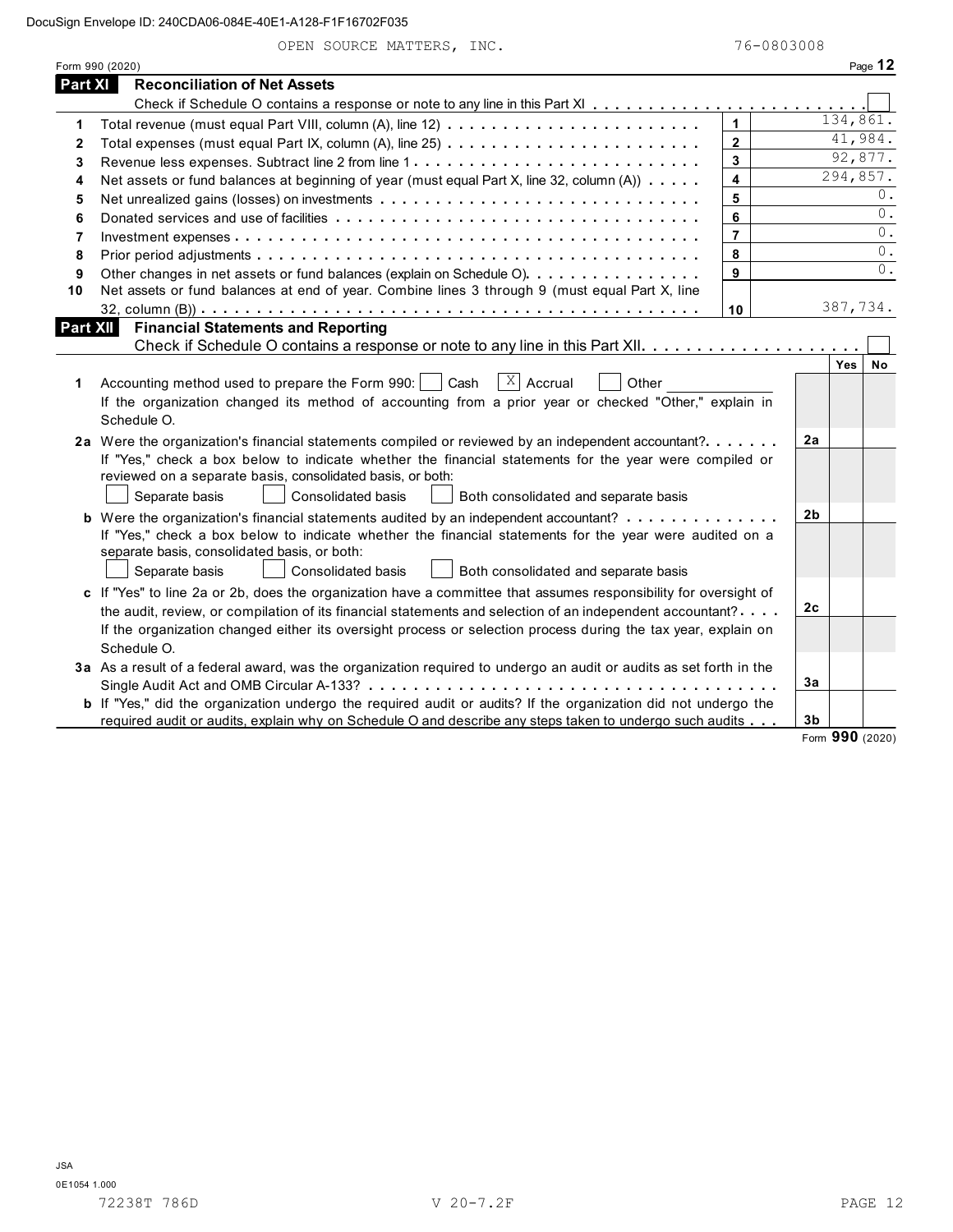|              | <b>SCHEDULE D</b>                                             | <b>Supplemental Financial Statements</b>                                                                                                                                                                                                                 |                         |                | OMB No. 1545-0047                                  |
|--------------|---------------------------------------------------------------|----------------------------------------------------------------------------------------------------------------------------------------------------------------------------------------------------------------------------------------------------------|-------------------------|----------------|----------------------------------------------------|
|              | (Form 990)                                                    | Complete if the organization answered "Yes" on Form 990,                                                                                                                                                                                                 |                         |                |                                                    |
|              |                                                               | Part IV, line 6, 7, 8, 9, 10, 11a, 11b, 11c, 11d, 11e, 11f, 12a, or 12b.<br>Attach to Form 990.                                                                                                                                                          |                         |                | <b>Open to Public</b>                              |
|              | Department of the Treasury<br><b>Internal Revenue Service</b> | Go to www.irs.gov/Form990 for instructions and the latest information.                                                                                                                                                                                   |                         |                | Inspection                                         |
|              | Name of the organization                                      |                                                                                                                                                                                                                                                          |                         |                | <b>Employer identification number</b>              |
|              | OPEN SOURCE MATTERS, INC.                                     | Organizations Maintaining Donor Advised Funds or Other Similar Funds or Accounts.                                                                                                                                                                        |                         |                | 76-0803008                                         |
|              | Part I                                                        | Complete if the organization answered "Yes" on Form 990, Part IV, line 6.                                                                                                                                                                                |                         |                |                                                    |
|              |                                                               |                                                                                                                                                                                                                                                          | (a) Donor advised funds |                | (b) Funds and other accounts                       |
| 1            |                                                               | Total number at end of year example.                                                                                                                                                                                                                     |                         |                |                                                    |
| 2            |                                                               | Aggregate value of contributions to (during year)                                                                                                                                                                                                        |                         |                |                                                    |
| 3            |                                                               | Aggregate value of grants from (during year)                                                                                                                                                                                                             |                         |                |                                                    |
| 4            |                                                               | Aggregate value at end of year                                                                                                                                                                                                                           |                         |                |                                                    |
| 5            |                                                               | Did the organization inform all donors and donor advisors in writing that the assets held in donor advised                                                                                                                                               |                         |                |                                                    |
|              |                                                               | funds are the organization's property, subject to the organization's exclusive legal control?                                                                                                                                                            |                         |                | <b>Yes</b><br>No                                   |
| 6            |                                                               | Did the organization inform all grantees, donors, and donor advisors in writing that grant funds can be used<br>only for charitable purposes and not for the benefit of the donor or donor advisor, or for any other purpose                             |                         |                |                                                    |
|              |                                                               |                                                                                                                                                                                                                                                          |                         |                | <b>Yes</b><br><b>No</b>                            |
|              | Part II                                                       | <b>Conservation Easements.</b>                                                                                                                                                                                                                           |                         |                |                                                    |
|              |                                                               | Complete if the organization answered "Yes" on Form 990, Part IV, line 7.                                                                                                                                                                                |                         |                |                                                    |
| 1            |                                                               | Purpose(s) of conservation easements held by the organization (check all that apply).                                                                                                                                                                    |                         |                |                                                    |
|              |                                                               | Preservation of land for public use (for example, recreation or education)                                                                                                                                                                               |                         |                | Preservation of a historically important land area |
|              |                                                               | Protection of natural habitat                                                                                                                                                                                                                            |                         |                | Preservation of a certified historic structure     |
|              |                                                               | Preservation of open space                                                                                                                                                                                                                               |                         |                |                                                    |
| $\mathbf{2}$ |                                                               | Complete lines 2a through 2d if the organization held a qualified conservation contribution in the form of a conservation<br>easement on the last day of the tax year.                                                                                   |                         |                | Held at the End of the Tax Year                    |
| a            |                                                               |                                                                                                                                                                                                                                                          |                         | 2a             |                                                    |
| b            |                                                               | Total acreage restricted by conservation easements                                                                                                                                                                                                       |                         | 2b             |                                                    |
| C            |                                                               | Number of conservation easements on a certified historic structure included in (a)                                                                                                                                                                       |                         | 2 <sub>c</sub> |                                                    |
| d            |                                                               | Number of conservation easements included in (c) acquired after 7/25/06, and not on a                                                                                                                                                                    |                         |                |                                                    |
|              |                                                               | historic structure listed in the National Register                                                                                                                                                                                                       |                         | 2d             |                                                    |
| 3            |                                                               | Number of conservation easements modified, transferred, released, extinguished, or terminated by the organization during the                                                                                                                             |                         |                |                                                    |
|              | tax year $\blacktriangleright$ __                             |                                                                                                                                                                                                                                                          |                         |                |                                                    |
| 4<br>5       |                                                               | Number of states where property subject to conservation easement is located ▶ _<br>Does the organization have a written policy regarding the periodic monitoring, inspection, handling of                                                                |                         |                |                                                    |
|              |                                                               | violations, and enforcement of the conservation easements it holds?<br>                                                                                                                                                                                  |                         |                | Yes<br><b>No</b>                                   |
| 6            |                                                               | Staff and volunteer hours devoted to monitoring, inspecting, handling of violations, and enforcing conservation easements during the year                                                                                                                |                         |                |                                                    |
|              | ▶                                                             |                                                                                                                                                                                                                                                          |                         |                |                                                    |
| 7            |                                                               | Amount of expenses incurred in monitoring, inspecting, handling of violations, and enforcing conservation easements during the year                                                                                                                      |                         |                |                                                    |
|              |                                                               |                                                                                                                                                                                                                                                          |                         |                |                                                    |
| 8            |                                                               | Does each conservation easement reported on line 2(d) above satisfy the requirements of section 170(h)(4)(B)(i)                                                                                                                                          |                         |                |                                                    |
|              |                                                               |                                                                                                                                                                                                                                                          |                         |                | <b>Yes</b><br><b>No</b>                            |
| 9            |                                                               | In Part XIII, describe how the organization reports conservation easements in its revenue and expense statement and<br>balance sheet, and include, if applicable, the text of the footnote to the organization's financial statements that describes the |                         |                |                                                    |
|              |                                                               | organization's accounting for conservation easements.                                                                                                                                                                                                    |                         |                |                                                    |
|              | <b>Part III</b>                                               | Organizations Maintaining Collections of Art, Historical Treasures, or Other Similar Assets.                                                                                                                                                             |                         |                |                                                    |
|              |                                                               | Complete if the organization answered "Yes" on Form 990, Part IV, line 8.                                                                                                                                                                                |                         |                |                                                    |
| 1a           |                                                               | If the organization elected, as permitted under FASB ASC 958, not to report in its revenue statement and balance sheet works of art, historical treasures, or other similar assets held for public exhibition, education, or r                           |                         |                |                                                    |
|              |                                                               | service, provide in Part XIII the text of the footnote to its financial statements that describes these items.                                                                                                                                           |                         |                |                                                    |
| b            |                                                               | If the organization elected, as permitted under FASB ASC 958, to report in its revenue statement and balance sheet works of                                                                                                                              |                         |                |                                                    |
|              |                                                               | art, historical treasures, or other similar assets held for public exhibition, education, or research in furtherance of public service,                                                                                                                  |                         |                |                                                    |
|              |                                                               | provide the following amounts relating to these items:                                                                                                                                                                                                   |                         |                |                                                    |
|              |                                                               |                                                                                                                                                                                                                                                          |                         |                |                                                    |
| 2            |                                                               | If the organization received or held works of art, historical treasures, or other similar assets for financial gain, provide the                                                                                                                         |                         |                |                                                    |
|              |                                                               | following amounts required to be reported under FASB ASC 958 relating to these items:                                                                                                                                                                    |                         |                |                                                    |
| а            |                                                               |                                                                                                                                                                                                                                                          |                         |                |                                                    |
| b            |                                                               |                                                                                                                                                                                                                                                          |                         |                |                                                    |
|              |                                                               | For Paperwork Reduction Act Notice, see the Instructions for Form 990.                                                                                                                                                                                   |                         |                | Schedule D (Form 990) 2020                         |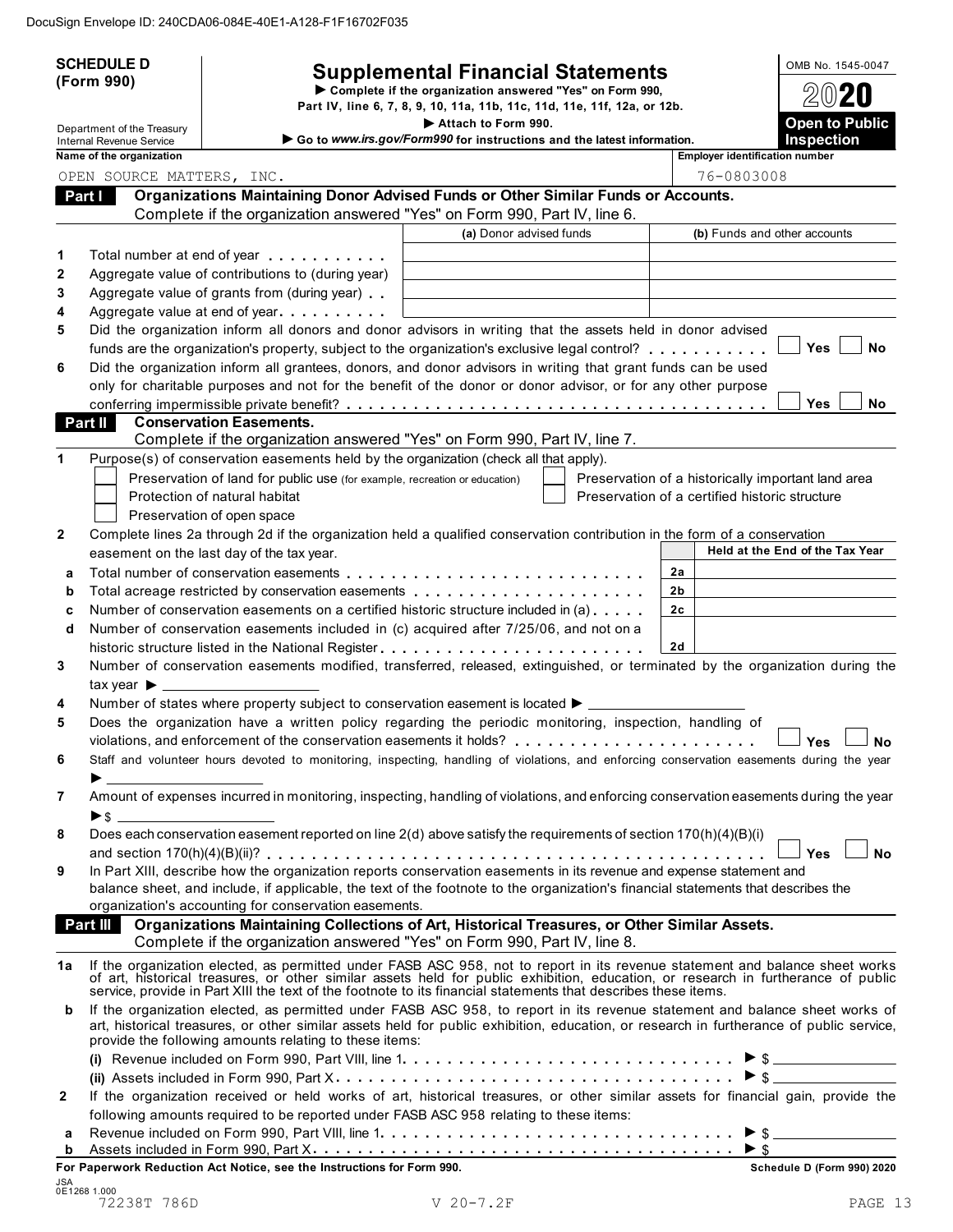OPEN SOURCE MATTERS, INC. 76-0803008

|    | Schedule D (Form 990) 2020                                                                                                                                      |               | nonion that thing |                         |                         |                          |                |                                           |        |                     |            | Page 2    |
|----|-----------------------------------------------------------------------------------------------------------------------------------------------------------------|---------------|-------------------|-------------------------|-------------------------|--------------------------|----------------|-------------------------------------------|--------|---------------------|------------|-----------|
|    | Part III Organizations Maintaining Collections of Art, Historical Treasures, or Other Similar Assets (continued)                                                |               |                   |                         |                         |                          |                |                                           |        |                     |            |           |
| 3  | Using the organization's acquisition, accession, and other records, check any of the following that make significant use of its                                 |               |                   |                         |                         |                          |                |                                           |        |                     |            |           |
|    | collection items (check all that apply):                                                                                                                        |               |                   |                         |                         |                          |                |                                           |        |                     |            |           |
| а  | Public exhibition                                                                                                                                               |               |                   | d                       |                         | Loan or exchange program |                |                                           |        |                     |            |           |
| b  | Scholarly research                                                                                                                                              |               |                   | e                       | Other                   |                          |                | <u> 1989 - Jan Barat, prima politik (</u> |        |                     |            |           |
| c  | Preservation for future generations                                                                                                                             |               |                   |                         |                         |                          |                |                                           |        |                     |            |           |
| 4  | Provide a description of the organization's collections and explain how they further the organization's exempt purpose in Part                                  |               |                   |                         |                         |                          |                |                                           |        |                     |            |           |
|    | XIII.                                                                                                                                                           |               |                   |                         |                         |                          |                |                                           |        |                     |            |           |
| 5  | During the year, did the organization solicit or receive donations of art, historical treasures, or other similar                                               |               |                   |                         |                         |                          |                |                                           |        |                     |            |           |
|    | assets to be sold to raise funds rather than to be maintained as part of the organization's collection?                                                         |               |                   |                         |                         |                          |                |                                           |        | Yes                 |            | No.       |
|    | <b>Part IV</b><br><b>Escrow and Custodial Arrangements.</b>                                                                                                     |               |                   |                         |                         |                          |                |                                           |        |                     |            |           |
|    | Complete if the organization answered "Yes" on Form 990, Part IV, line 9, or reported an amount on Form                                                         |               |                   |                         |                         |                          |                |                                           |        |                     |            |           |
|    | 990, Part X, line 21.                                                                                                                                           |               |                   |                         |                         |                          |                |                                           |        |                     |            |           |
|    | 1a Is the organization an agent, trustee, custodian or other intermediary for contributions or other assets not                                                 |               |                   |                         |                         |                          |                |                                           |        |                     |            |           |
|    |                                                                                                                                                                 |               |                   |                         |                         |                          |                |                                           |        | Yes                 |            | <b>No</b> |
|    | b If "Yes," explain the arrangement in Part XIII and complete the following table:                                                                              |               |                   |                         |                         |                          |                |                                           |        |                     |            |           |
|    |                                                                                                                                                                 |               |                   |                         |                         |                          |                |                                           | Amount |                     |            |           |
| c  |                                                                                                                                                                 |               |                   |                         |                         |                          | 1 <sub>c</sub> |                                           |        |                     |            |           |
|    |                                                                                                                                                                 |               |                   |                         |                         |                          | 1d             |                                           |        |                     |            |           |
|    |                                                                                                                                                                 |               |                   |                         |                         |                          | 1e             |                                           |        |                     |            |           |
|    |                                                                                                                                                                 |               |                   |                         |                         |                          | 1f             |                                           |        |                     |            |           |
|    | 2a Did the organization include an amount on Form 990, Part X, line 21, for escrow or custodial account liability?                                              |               |                   |                         |                         |                          |                |                                           |        | Yes                 |            | No        |
|    | <b>b</b> If "Yes," explain the arrangement in Part XIII. Check here if the explanation has been provided on Part XIII                                           |               |                   |                         |                         |                          |                |                                           |        |                     |            |           |
|    | Part V<br><b>Endowment Funds.</b>                                                                                                                               |               |                   |                         |                         |                          |                |                                           |        |                     |            |           |
|    | Complete if the organization answered "Yes" on Form 990, Part IV, line 10.                                                                                      |               |                   |                         |                         |                          |                |                                           |        |                     |            |           |
|    |                                                                                                                                                                 |               | (a) Current year  | (b) Prior year          |                         | (c) Two years back       |                | (d) Three years back                      |        | (e) Four years back |            |           |
| 1a | Beginning of year balance exceeding                                                                                                                             |               |                   |                         |                         |                          |                |                                           |        |                     |            |           |
| b  | Contributions                                                                                                                                                   |               |                   |                         |                         |                          |                |                                           |        |                     |            |           |
| c  | Net investment earnings, gains,                                                                                                                                 |               |                   |                         |                         |                          |                |                                           |        |                     |            |           |
|    | and losses                                                                                                                                                      |               |                   |                         |                         |                          |                |                                           |        |                     |            |           |
|    | d Grants or scholarships                                                                                                                                        |               |                   |                         |                         |                          |                |                                           |        |                     |            |           |
| е  | Other expenditures for facilities                                                                                                                               |               |                   |                         |                         |                          |                |                                           |        |                     |            |           |
|    | and programs                                                                                                                                                    |               |                   |                         |                         |                          |                |                                           |        |                     |            |           |
|    | Administrative expenses                                                                                                                                         |               |                   |                         |                         |                          |                |                                           |        |                     |            |           |
| g  | End of year balance Learn Learn L                                                                                                                               |               |                   |                         |                         |                          |                |                                           |        |                     |            |           |
|    | Provide the estimated percentage of the current year end balance (line 1g, column (a)) held as:                                                                 |               |                   |                         |                         |                          |                |                                           |        |                     |            |           |
| а  | Board designated or quasi-endowment >                                                                                                                           |               |                   | $\frac{0}{0}$           |                         |                          |                |                                           |        |                     |            |           |
| b  | Permanent endowment ▶                                                                                                                                           | ℅             |                   |                         |                         |                          |                |                                           |        |                     |            |           |
| c  | Term endowment ▶                                                                                                                                                | $\frac{0}{0}$ |                   |                         |                         |                          |                |                                           |        |                     |            |           |
|    | The percentages on lines 2a, 2b, and 2c should equal 100%.                                                                                                      |               |                   |                         |                         |                          |                |                                           |        |                     |            |           |
|    | 3a Are there endowment funds not in the possession of the organization that are held and administered for the                                                   |               |                   |                         |                         |                          |                |                                           |        |                     |            |           |
|    | organization by:                                                                                                                                                |               |                   |                         |                         |                          |                |                                           |        |                     | <b>Yes</b> | <b>No</b> |
|    |                                                                                                                                                                 |               |                   |                         |                         |                          |                |                                           |        | 3a(i)               |            |           |
|    |                                                                                                                                                                 |               |                   |                         |                         |                          |                |                                           |        | 3a(ii)              |            |           |
|    | <b>b</b> If "Yes" on line 3a(ii), are the related organizations listed as required on Schedule R?                                                               |               |                   |                         |                         |                          |                |                                           |        | 3 <sub>b</sub>      |            |           |
| 4  | Describe in Part XIII the intended uses of the organization's endowment funds.                                                                                  |               |                   |                         |                         |                          |                |                                           |        |                     |            |           |
|    | Land, Buildings, and Equipment.<br><b>Part VI</b><br>Complete if the organization answered "Yes" on Form 990, Part IV, line 11a. See Form 990, Part X, line 10. |               |                   |                         |                         |                          |                |                                           |        |                     |            |           |
|    | Description of property                                                                                                                                         |               |                   | (a) Cost or other basis | (b) Cost or other basis |                          |                | (c) Accumulated                           |        | (d) Book value      |            |           |
|    |                                                                                                                                                                 |               |                   | (investment)            |                         | (other)                  |                | depreciation                              |        |                     |            |           |
| 1a |                                                                                                                                                                 |               |                   |                         |                         |                          |                |                                           |        |                     |            |           |
| b  | Buildings                                                                                                                                                       |               |                   |                         |                         |                          |                |                                           |        |                     |            |           |
|    | Leasehold improvements                                                                                                                                          |               |                   |                         |                         |                          |                |                                           |        |                     |            |           |
| d  | Equipment                                                                                                                                                       |               |                   |                         |                         | 44, 432.                 |                | 45, 121                                   |        |                     |            | 349.      |
|    |                                                                                                                                                                 |               |                   |                         |                         |                          |                |                                           |        |                     |            |           |
|    | Total. Add lines 1a through 1e. (Column (d) must equal Form 990, Part X, column (B), line 10c.)                                                                 |               |                   |                         |                         |                          |                |                                           |        |                     |            | 349.      |

**Schedule D (Form 990) 2020**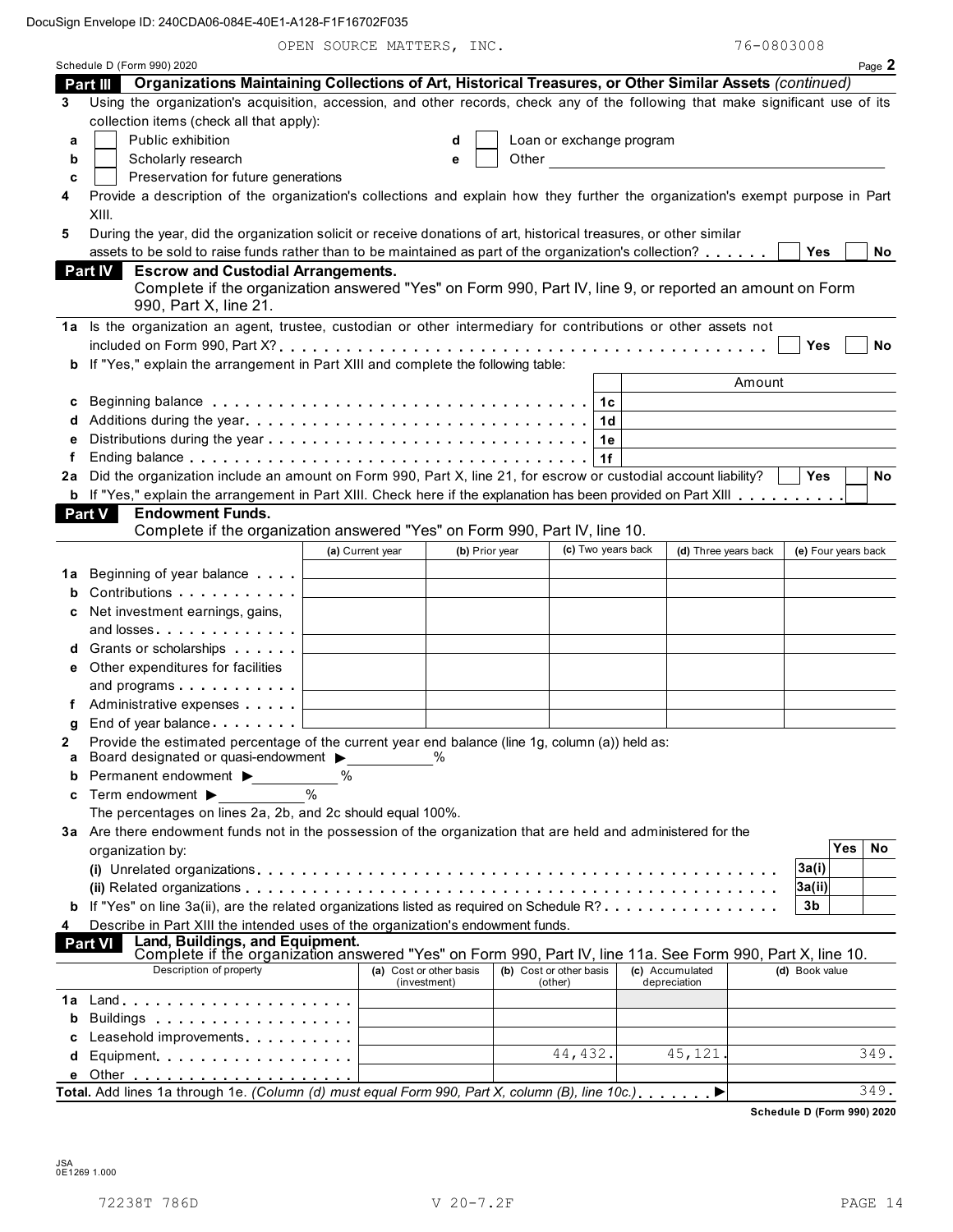|                                                                                                | <b>Investments - Other Securities.</b>                                                                                                                                                                                              |                              |                                                                                                                                                                            |
|------------------------------------------------------------------------------------------------|-------------------------------------------------------------------------------------------------------------------------------------------------------------------------------------------------------------------------------------|------------------------------|----------------------------------------------------------------------------------------------------------------------------------------------------------------------------|
|                                                                                                | (a) Description of security or category<br>(including name of security)                                                                                                                                                             | (b) Book value               | Complete if the organization answered "Yes" on Form 990, Part IV, line 11b. See Form 990, Part X, line 12.<br>(c) Method of valuation:<br>Cost or end-of-year market value |
|                                                                                                |                                                                                                                                                                                                                                     |                              |                                                                                                                                                                            |
|                                                                                                | (1) Financial derivatives                                                                                                                                                                                                           |                              |                                                                                                                                                                            |
|                                                                                                | (2) Closely held equity interests <b>contained</b> and a contact of the contact of the contact of the contact of the contact of the contact of the contact of the contact of the contact of the contact of the contact of the conta |                              |                                                                                                                                                                            |
| (A)                                                                                            | (3) Other $\_$                                                                                                                                                                                                                      |                              |                                                                                                                                                                            |
| (B)                                                                                            |                                                                                                                                                                                                                                     |                              |                                                                                                                                                                            |
| (C)                                                                                            |                                                                                                                                                                                                                                     |                              |                                                                                                                                                                            |
| (D)                                                                                            |                                                                                                                                                                                                                                     |                              |                                                                                                                                                                            |
| (E)                                                                                            |                                                                                                                                                                                                                                     |                              |                                                                                                                                                                            |
| (F)                                                                                            |                                                                                                                                                                                                                                     |                              |                                                                                                                                                                            |
| (G)                                                                                            |                                                                                                                                                                                                                                     |                              |                                                                                                                                                                            |
| (H)                                                                                            |                                                                                                                                                                                                                                     |                              |                                                                                                                                                                            |
|                                                                                                | Total. (Column (b) must equal Form 990, Part X, col. (B) line 12.) $\blacktriangleright$                                                                                                                                            |                              |                                                                                                                                                                            |
| Part VIII                                                                                      | <b>Investments - Program Related.</b>                                                                                                                                                                                               |                              |                                                                                                                                                                            |
|                                                                                                |                                                                                                                                                                                                                                     |                              | Complete if the organization answered "Yes" on Form 990, Part IV, line 11c. See Form 990, Part X, line 13.                                                                 |
|                                                                                                | (a) Description of investment                                                                                                                                                                                                       | (b) Book value               | (c) Method of valuation:<br>Cost or end-of-year market value                                                                                                               |
| (1)                                                                                            |                                                                                                                                                                                                                                     |                              |                                                                                                                                                                            |
| (2)                                                                                            |                                                                                                                                                                                                                                     |                              |                                                                                                                                                                            |
| (3)                                                                                            |                                                                                                                                                                                                                                     |                              |                                                                                                                                                                            |
| (4)                                                                                            |                                                                                                                                                                                                                                     |                              |                                                                                                                                                                            |
| (5)                                                                                            |                                                                                                                                                                                                                                     |                              |                                                                                                                                                                            |
| (6)                                                                                            |                                                                                                                                                                                                                                     |                              |                                                                                                                                                                            |
| (7)                                                                                            |                                                                                                                                                                                                                                     |                              |                                                                                                                                                                            |
| (8)                                                                                            |                                                                                                                                                                                                                                     |                              |                                                                                                                                                                            |
|                                                                                                |                                                                                                                                                                                                                                     |                              |                                                                                                                                                                            |
|                                                                                                |                                                                                                                                                                                                                                     |                              |                                                                                                                                                                            |
|                                                                                                | Total. (Column (b) must equal Form 990, Part X, col. (B) line 13.) $\blacktriangleright$                                                                                                                                            |                              |                                                                                                                                                                            |
|                                                                                                | <b>Other Assets.</b>                                                                                                                                                                                                                |                              |                                                                                                                                                                            |
|                                                                                                |                                                                                                                                                                                                                                     |                              | Complete if the organization answered "Yes" on Form 990, Part IV, line 11d. See Form 990, Part X, line 15.                                                                 |
|                                                                                                |                                                                                                                                                                                                                                     | (a) Description              | (b) Book value                                                                                                                                                             |
|                                                                                                |                                                                                                                                                                                                                                     |                              |                                                                                                                                                                            |
|                                                                                                |                                                                                                                                                                                                                                     |                              |                                                                                                                                                                            |
|                                                                                                |                                                                                                                                                                                                                                     |                              |                                                                                                                                                                            |
|                                                                                                |                                                                                                                                                                                                                                     |                              |                                                                                                                                                                            |
|                                                                                                |                                                                                                                                                                                                                                     |                              |                                                                                                                                                                            |
|                                                                                                |                                                                                                                                                                                                                                     |                              |                                                                                                                                                                            |
|                                                                                                |                                                                                                                                                                                                                                     |                              |                                                                                                                                                                            |
|                                                                                                |                                                                                                                                                                                                                                     |                              |                                                                                                                                                                            |
| (9)<br><b>Part IX</b><br>(1)<br>(2)<br>(3)<br>(4)<br>(5)<br>(6)<br>(7)<br>(8)<br>(9)<br>Part X | <b>Other Liabilities.</b>                                                                                                                                                                                                           |                              | ▶                                                                                                                                                                          |
|                                                                                                | line 25.                                                                                                                                                                                                                            |                              | Complete if the organization answered "Yes" on Form 990, Part IV, line 11e or 11f. See Form 990, Part X,                                                                   |
|                                                                                                |                                                                                                                                                                                                                                     | (a) Description of liability | (b) Book value                                                                                                                                                             |
|                                                                                                | Federal income taxes                                                                                                                                                                                                                |                              |                                                                                                                                                                            |
|                                                                                                |                                                                                                                                                                                                                                     |                              |                                                                                                                                                                            |
|                                                                                                |                                                                                                                                                                                                                                     |                              |                                                                                                                                                                            |
|                                                                                                |                                                                                                                                                                                                                                     |                              |                                                                                                                                                                            |
|                                                                                                |                                                                                                                                                                                                                                     |                              |                                                                                                                                                                            |
| 1.<br>(1)<br>(2)<br>(3)<br>(4)<br>(5)<br>(6)                                                   |                                                                                                                                                                                                                                     |                              |                                                                                                                                                                            |
| (7)                                                                                            |                                                                                                                                                                                                                                     |                              |                                                                                                                                                                            |
| (8)<br>(9)                                                                                     |                                                                                                                                                                                                                                     |                              |                                                                                                                                                                            |

72238T 786D V 20-7.2F PAGE 15

organization's liability for uncertain tax positions under FASB ASC 740. Check here if the text of the footnote has been provided in Part XIII

JSA **Schedule <sup>D</sup> (Form 990) <sup>2020</sup>** 0E1270 1.000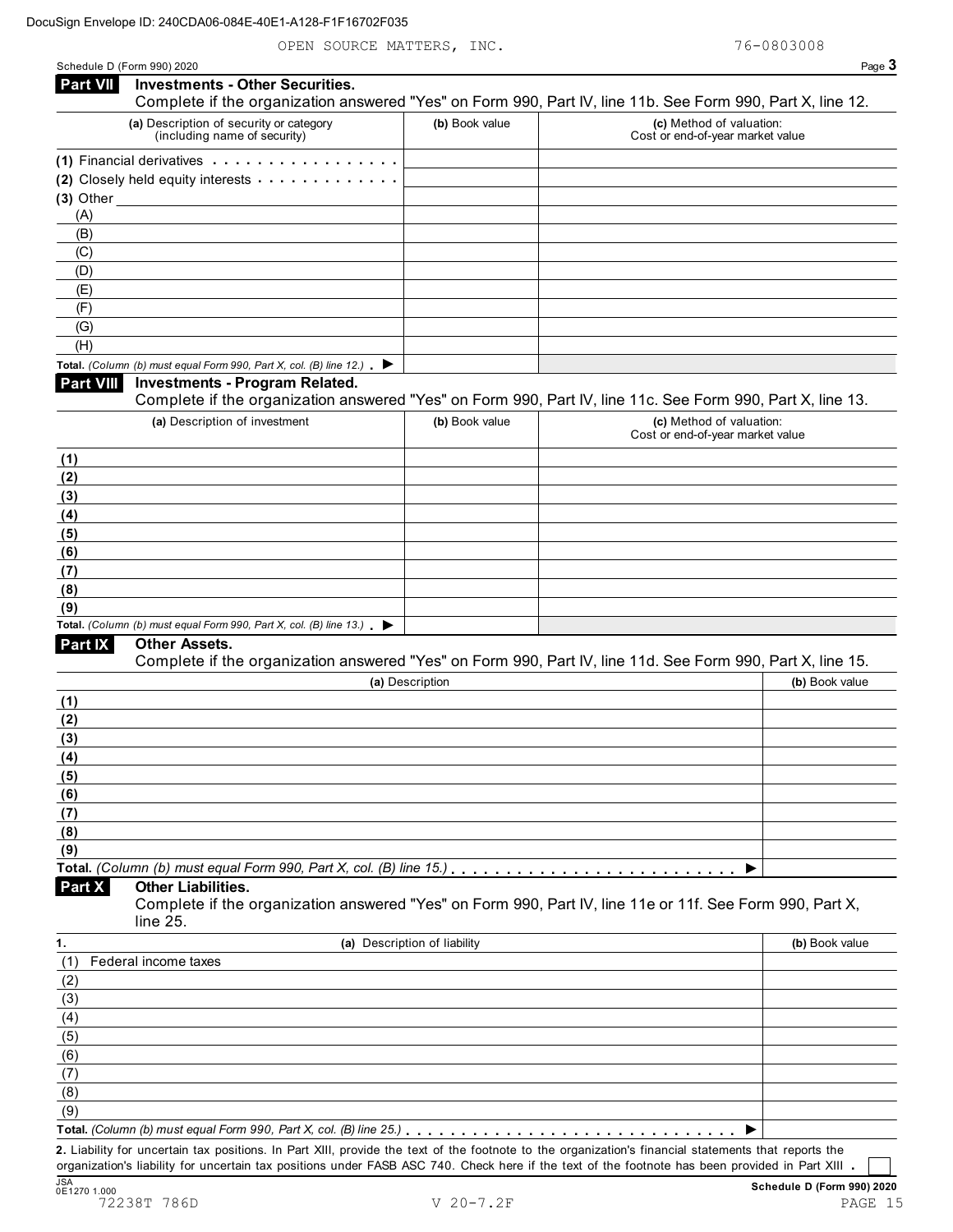OPEN SOURCE MATTERS, INC. 76-0803008

|                  | Schedule D (Form 990) 2020                                                                                                                                           |    | Page 4 |
|------------------|----------------------------------------------------------------------------------------------------------------------------------------------------------------------|----|--------|
| Part XI          | Reconciliation of Revenue per Audited Financial Statements With Revenue per Return.<br>Complete if the organization answered "Yes" on Form 990, Part IV, line 12a.   |    |        |
| 1                | Total revenue, gains, and other support per audited financial statements                                                                                             | 1  |        |
| $\mathbf{2}$     | Amounts included on line 1 but not on Form 990, Part VIII, line 12:                                                                                                  |    |        |
| a                | 2a                                                                                                                                                                   |    |        |
| b                | 2 <sub>b</sub>                                                                                                                                                       |    |        |
| c                | 2 <sub>c</sub>                                                                                                                                                       |    |        |
| d                |                                                                                                                                                                      |    |        |
| e                |                                                                                                                                                                      | 2е |        |
| 3                |                                                                                                                                                                      | 3  |        |
| 4                | Amounts included on Form 990, Part VIII, line 12, but not on line 1:                                                                                                 |    |        |
| a                | 4a<br>Investment expenses not included on Form 990, Part VIII, line 7b                                                                                               |    |        |
| b                | 4 <sub>b</sub>                                                                                                                                                       |    |        |
| C                |                                                                                                                                                                      | 4c |        |
| 5                | Total revenue. Add lines 3 and 4c. (This must equal Form 990, Part I, line 12.)                                                                                      | 5  |        |
| Part XII         | Reconciliation of Expenses per Audited Financial Statements With Expenses per Return.<br>Complete if the organization answered "Yes" on Form 990, Part IV, line 12a. |    |        |
| 1                | Total expenses and losses per audited financial statements                                                                                                           | 1  |        |
| 2                | Amounts included on line 1 but not on Form 990, Part IX, line 25:                                                                                                    |    |        |
| a                | 2a                                                                                                                                                                   |    |        |
| b                | 2 <sub>b</sub>                                                                                                                                                       |    |        |
| C                | 2c                                                                                                                                                                   |    |        |
| d                | 2d                                                                                                                                                                   |    |        |
| е                |                                                                                                                                                                      | 2e |        |
| 3                |                                                                                                                                                                      | 3  |        |
| 4                | Amounts included on Form 990, Part IX, line 25, but not on line 1:                                                                                                   |    |        |
| a                | 4a<br>Investment expenses not included on Form 990, Part VIII, line 7b $\ldots \ldots$                                                                               |    |        |
| b                | 4b<br>Other (Describe in Part XIII.) $\ldots \ldots \ldots \ldots \ldots \ldots \ldots \ldots$                                                                       |    |        |
| c                |                                                                                                                                                                      | 4c |        |
| 5.               | Total expenses. Add lines 3 and 4c. (This must equal Form 990, Part I, line 18.)                                                                                     | 5  |        |
| <b>Part XIII</b> | <b>Supplemental Information.</b>                                                                                                                                     |    |        |
|                  |                                                                                                                                                                      |    |        |

Provide the descriptions required for Part II, lines 3, 5, and 9; Part III, lines 1a and 4; Part IV, lines 1b and 2b; Part V, line 4; Part X, line 2; Part XI, lines 2d and 4b; and Part XII, lines 2d and 4b. Also complete this part to provide any additional information.

**Schedule D (Form 990) 2020**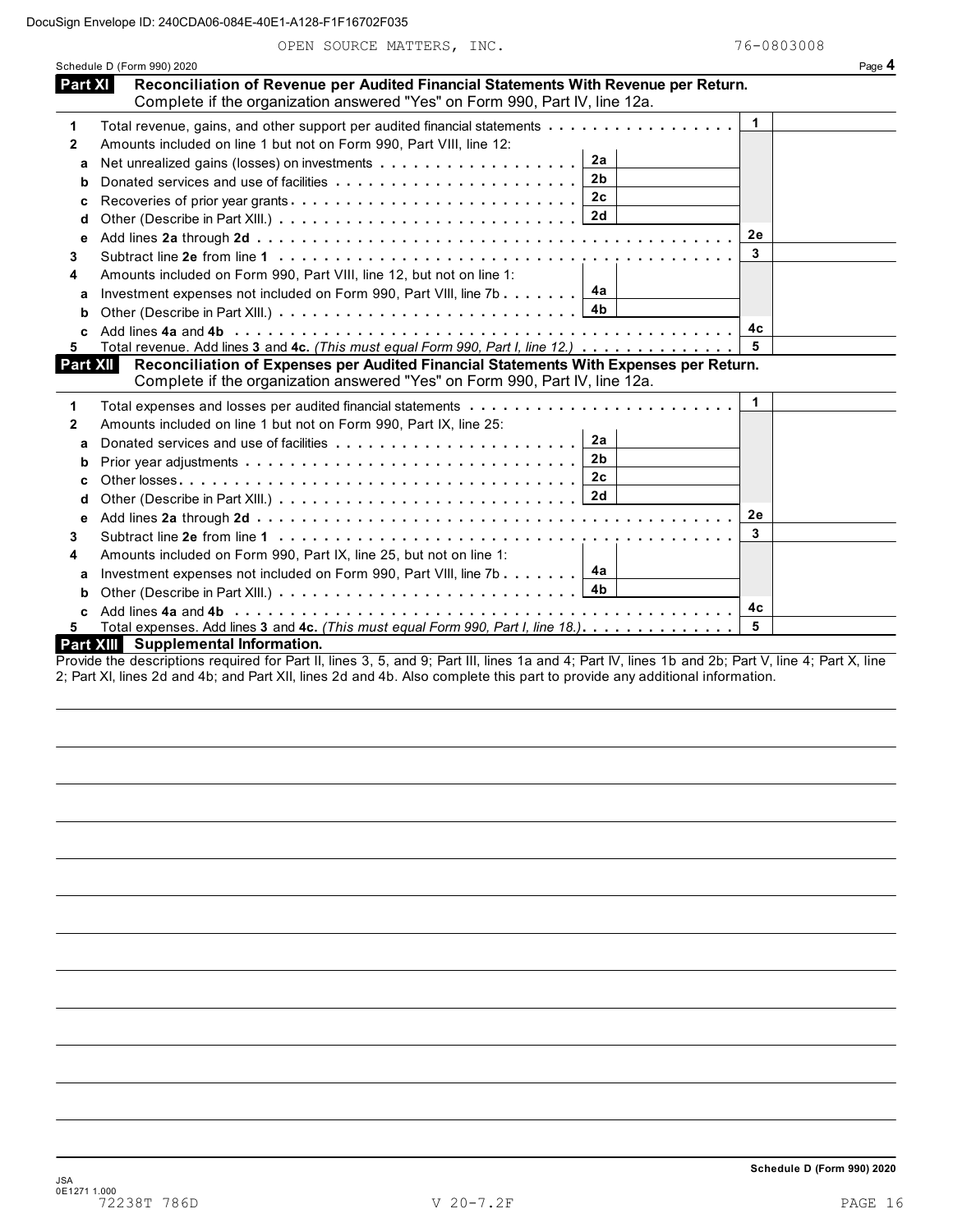Schedule D (Form 990) 2020 OPEN SOURCE MATTERS, INC. 7 6-0 8 0 3 0 0 8 Page **5** 

**Part XIII Supplemental Information** *(continued)*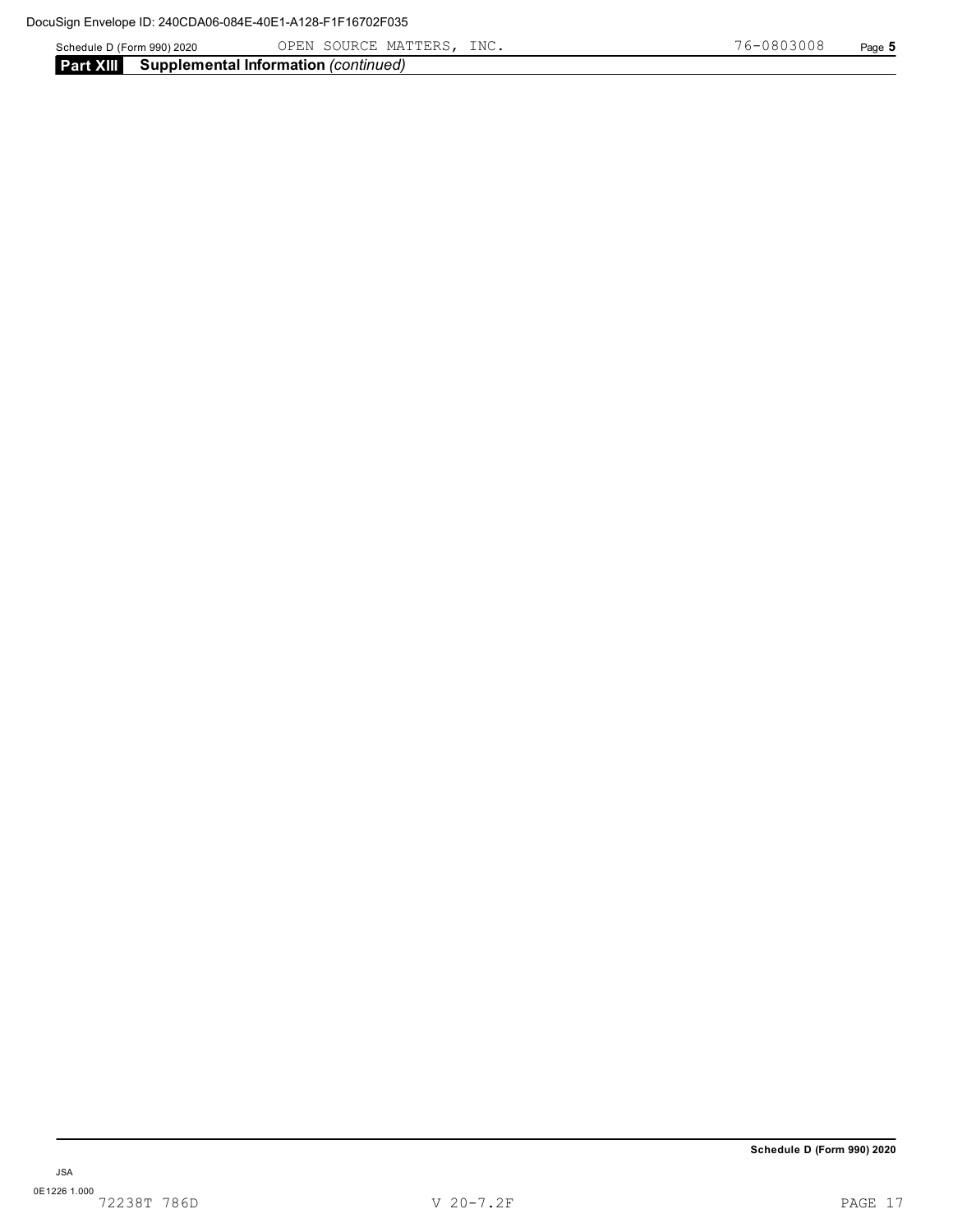# **SCHEDULE O** Supplemental Information to Form 990 or 990-EZ DAMB No. 1545-0047

(Form 990 or 990-EZ) Complete to provide information for responses to specific questions on  $\bigotimes_{\mathcal{D}} \mathbf{2020}$ Form 990 or 990-EZ or to provide any additional information.<br>
Attach to Form 990 or 990-EZ.<br>
Open to Public



Department of the Treasury<br>Internal Revenue Service Internal Revenue Service I**Information about Schedule <sup>O</sup> (Form <sup>990</sup> or 990-EZ) and its instructions is at** *www.irs.gov/form990.*

ATTACHMENT 1

LOAN TO JOOMLA FOUNDATION

THE LOAN RECEIVABLE FROM JOOMLA FOUNDATION COVERS ORGANIZATIONAL COSTS

AND WILL BE REPAID.

FORM 990, PART III, LINE 1 - ORGANIZATION'S MISSION

SUPPORT JOOMLA! OPEN SOURCE CONTENT MANAGEMENT SYSTEM.

JOOLMLA! IS AN OPENSOURCE WEB BASED CONTENT MANAGEMENT SYSTEM WHICH

IS FREE AND AVAILABLE TO ANYONE. THE CORE TEAM OF JOOMLA! IS

COMPRISED OF VOLUNTEERS WHO HELP IN DETERMINING THE DIRECTION OF THE

PROJECT. OPEN SOURCE MATTERS, INC PROVIDES RESOURCES FOR TRAVEL

CONFERENCES, LEGAL AND PROFESSIONAL SUPPORT.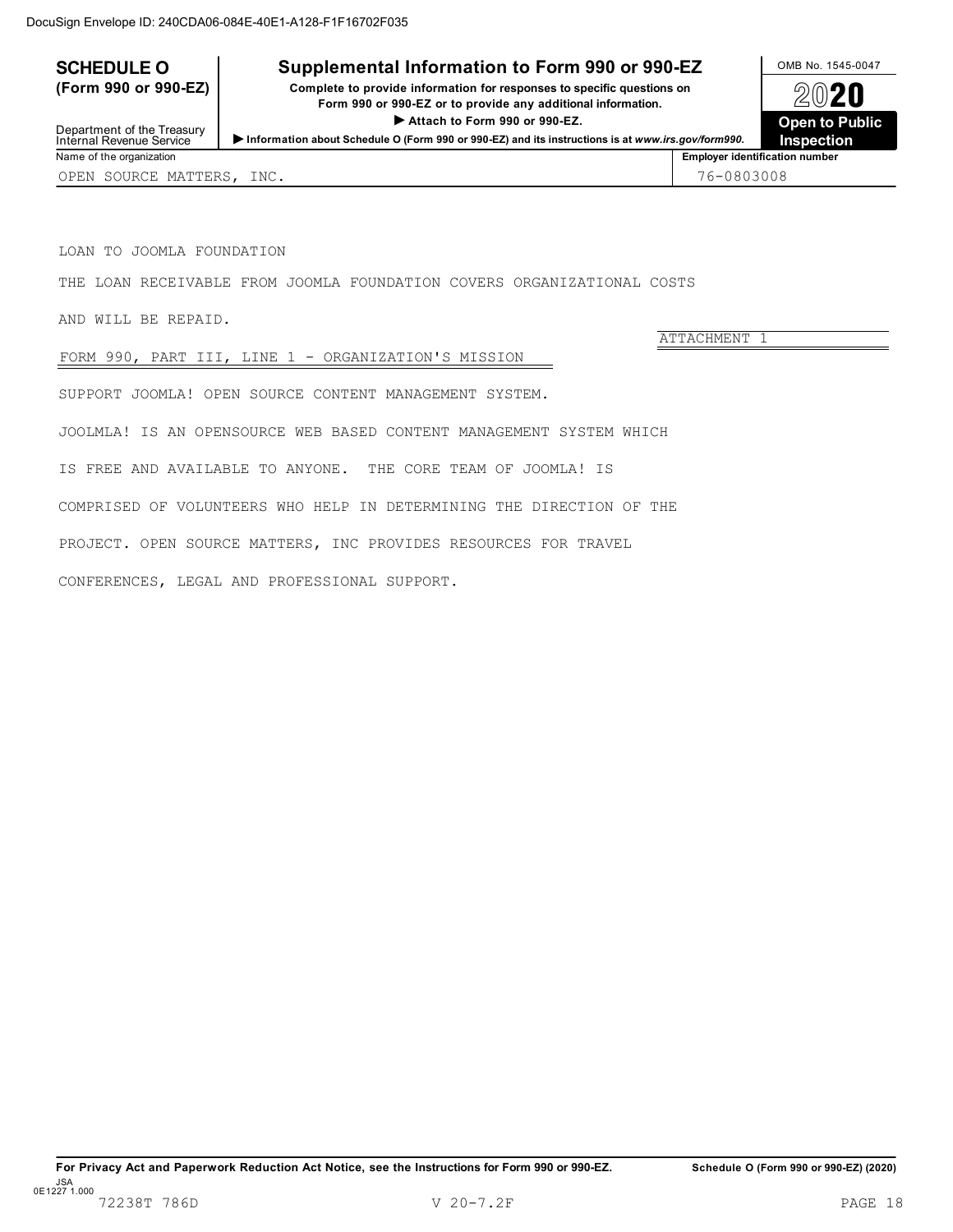OPEN SOURCE MATTERS, INC. 76-0803008

# **2020**

## **Description of Property**

ATTACHMENT 2

 $\overline{\phantom{0}}$ 

| <b>DEPRECIATION</b>    |                              |                                |           |                                   |                    |                           |              |                                                                                         |       |             |      |                        |   |                                |                              |
|------------------------|------------------------------|--------------------------------|-----------|-----------------------------------|--------------------|---------------------------|--------------|-----------------------------------------------------------------------------------------|-------|-------------|------|------------------------|---|--------------------------------|------------------------------|
| Asset description      | Date<br>placed in<br>service | Unadjusted<br>Cost<br>or basis | Bus.<br>% | 179 exp.<br>reduction<br>in basis | Basis<br>Reduction | Basis for<br>depreciation |              | Beginning Ending<br>Accumulated Accumulated Me-<br>depreciation depreciation thod Conv. |       |             | Life | ACRS MA<br>class class |   | Current-year<br>179<br>expense | Current-year<br>depreciation |
| COMPUTER HARDWARE      | 2/07/2007                    | 7,422.                         | 100.000   |                                   |                    | 7,422.                    | 7,236.       | 7,236.                                                                                  | 200DB | MQ          |      |                        | 5 |                                |                              |
| A/V EQUIPMENT          | 12/01/2016                   | 37,010.                        | 100.000   |                                   |                    | 37,010.                   | 36,448.      | 37,010.                                                                                 | 200DB | $_{\rm MQ}$ |      |                        | 5 |                                | 562.                         |
| COMPUTER HARDWARE      | 01/01/2017                   | 1,039.                         | 100.000   |                                   |                    | 1,039.                    | 967.         | 1,039.                                                                                  | 200DB | $_{\rm HY}$ |      |                        | 5 |                                | 72.                          |
|                        |                              |                                |           |                                   |                    |                           |              |                                                                                         |       |             |      |                        |   |                                |                              |
|                        |                              |                                |           |                                   |                    |                           |              |                                                                                         |       |             |      |                        |   |                                |                              |
|                        |                              |                                |           |                                   |                    |                           |              |                                                                                         |       |             |      |                        |   |                                |                              |
|                        |                              |                                |           |                                   |                    |                           |              |                                                                                         |       |             |      |                        |   |                                |                              |
|                        |                              |                                |           |                                   |                    |                           |              |                                                                                         |       |             |      |                        |   |                                |                              |
|                        |                              |                                |           |                                   |                    |                           |              |                                                                                         |       |             |      |                        |   |                                |                              |
|                        |                              |                                |           |                                   |                    |                           |              |                                                                                         |       |             |      |                        |   |                                |                              |
|                        |                              |                                |           |                                   |                    |                           |              |                                                                                         |       |             |      |                        |   |                                |                              |
|                        |                              |                                |           |                                   |                    |                           |              |                                                                                         |       |             |      |                        |   |                                |                              |
|                        |                              |                                |           |                                   |                    |                           |              |                                                                                         |       |             |      |                        |   |                                |                              |
|                        |                              |                                |           |                                   |                    |                           |              |                                                                                         |       |             |      |                        |   |                                |                              |
|                        |                              |                                |           |                                   |                    |                           |              |                                                                                         |       |             |      |                        |   |                                |                              |
|                        |                              |                                |           |                                   |                    |                           |              |                                                                                         |       |             |      |                        |   |                                |                              |
|                        |                              |                                |           |                                   |                    |                           |              |                                                                                         |       |             |      |                        |   |                                |                              |
|                        |                              |                                |           |                                   |                    |                           |              |                                                                                         |       |             |      |                        |   |                                |                              |
|                        |                              |                                |           |                                   |                    |                           |              |                                                                                         |       |             |      |                        |   |                                |                              |
| Less: Retired Assets   |                              |                                |           |                                   |                    |                           |              |                                                                                         |       |             |      |                        |   |                                |                              |
| Subtotals              |                              | 45, 471.                       |           |                                   |                    | 45, 471.                  | 44,651.      | 45,285.                                                                                 |       |             |      |                        |   |                                | 634.                         |
| <b>Listed Property</b> |                              |                                |           |                                   |                    |                           |              |                                                                                         |       |             |      |                        |   |                                |                              |
|                        |                              |                                |           |                                   |                    |                           |              |                                                                                         |       |             |      |                        |   |                                |                              |
|                        |                              |                                |           |                                   |                    |                           |              |                                                                                         |       |             |      |                        |   |                                |                              |
|                        |                              |                                |           |                                   |                    |                           |              |                                                                                         |       |             |      |                        |   |                                |                              |
|                        |                              |                                |           |                                   |                    |                           |              |                                                                                         |       |             |      |                        |   |                                |                              |
| Less: Retired Assets   |                              |                                |           |                                   |                    |                           |              |                                                                                         |       |             |      |                        |   |                                |                              |
| Subtotals              |                              |                                |           |                                   |                    |                           |              |                                                                                         |       |             |      |                        |   |                                |                              |
| TOTALS <u>.</u>        |                              | 45, 471.                       |           |                                   |                    | 45, 471.                  | 44,651.      | 45,285.                                                                                 |       |             |      |                        |   |                                | 634.                         |
| <b>AMORTIZATION</b>    |                              |                                |           |                                   |                    |                           |              |                                                                                         |       |             |      |                        |   |                                |                              |
|                        | Date<br>placed in            | Cost<br>or                     |           |                                   |                    |                           |              | Ending<br>Accumulated Accumulated                                                       |       |             |      |                        |   |                                | Current-year                 |
| Asset description      | service                      | basis                          |           |                                   |                    |                           | amortization | amortization   Code                                                                     |       | Life        |      |                        |   |                                | amortization                 |
|                        |                              |                                |           |                                   |                    |                           |              |                                                                                         |       |             |      |                        |   |                                |                              |
|                        |                              |                                |           |                                   |                    |                           |              |                                                                                         |       |             |      |                        |   |                                |                              |
|                        |                              |                                |           |                                   |                    |                           |              |                                                                                         |       |             |      |                        |   |                                |                              |
|                        |                              |                                |           |                                   |                    |                           |              |                                                                                         |       |             |      |                        |   |                                |                              |
|                        |                              |                                |           |                                   |                    |                           |              |                                                                                         |       |             |      |                        |   |                                |                              |
| TOTALS                 |                              |                                |           |                                   |                    |                           |              |                                                                                         |       |             |      |                        |   |                                |                              |
| *Assets Retired        |                              |                                |           |                                   |                    |                           |              |                                                                                         |       |             |      |                        |   |                                |                              |